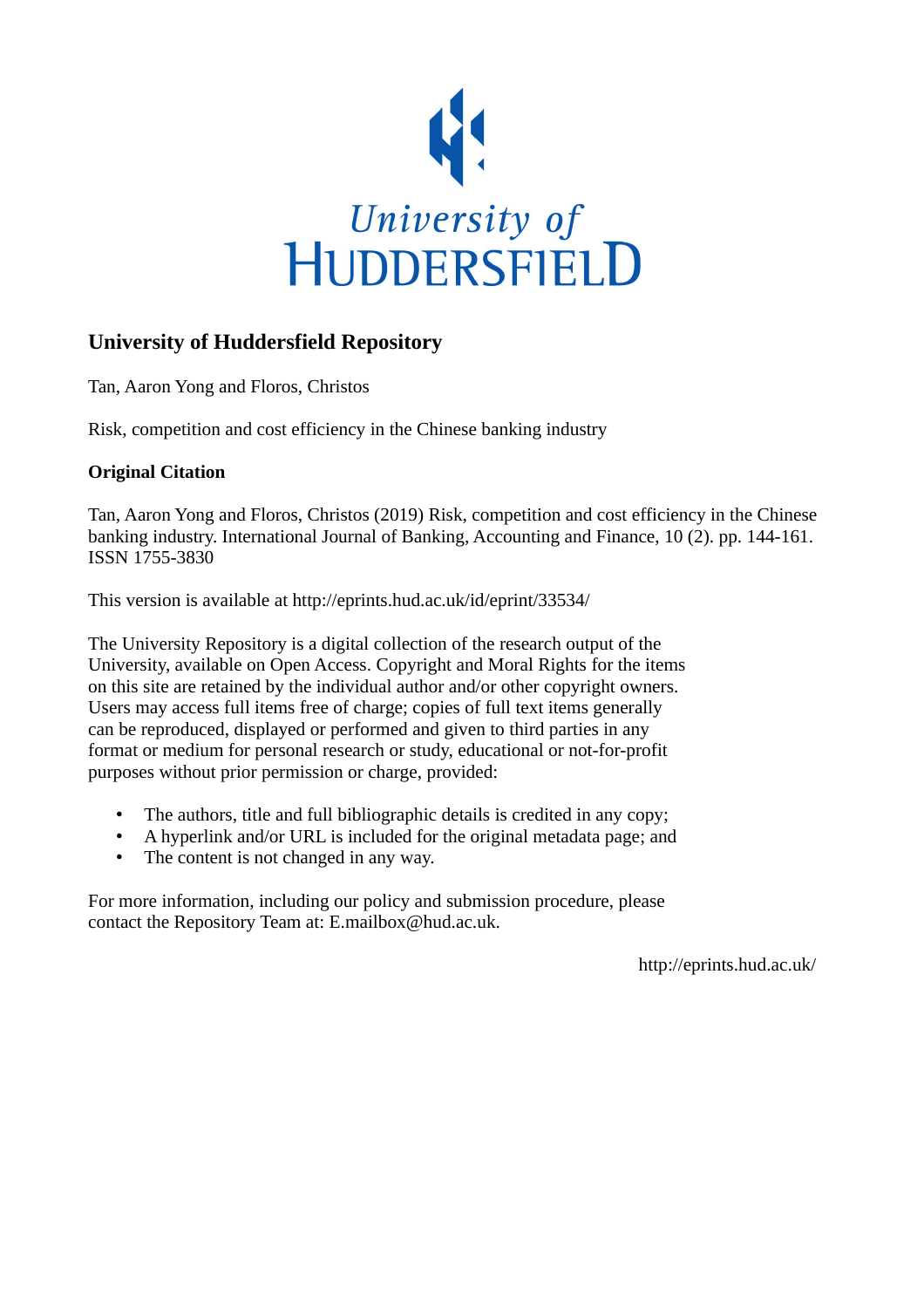**Risk, competition and cost efficiency in the Chinese banking industry**

#### **Yong Tan\* and Christos Floros\*\***

**\*corresponding author: Department of Accountancy, Finance and Economics, Huddersfield Business School, University of Huddersfield, Huddersfield, Queensgate, HD1 3DH, UK.** 

**Email: [a.y.tan@hud.ac.uk](mailto:a.y.tan@hud.ac.uk)**

**\*\*Department of Accounting and Finance, Technological Educational Institute of Crete, Heraklion, Greece and Hellenic Open University – School of Social Sciences, Patras, Greece**

**Email: [cfloros@staff.teicrete.gr](mailto:cfloros@staff.teicrete.gr)**

#### **Abstract**

Using a sample of Chinese commercial banks over the period 2003-2013, this paper tests the interrelationships between credit risk, competition and cost efficiency in the Chinese banking industry under a three-stage least square estimator. The findings suggest that a higher level of competition leads to higher credit risk of Chinese commercial banks and a higher level of efficiency leads to lower credit risk. In addition, it is found that higher level of efficiency results in higher level of competition in the Chinese banking industry and higher levels of credit risk precede an increase in the level of competition. Finally, the results show that Chinese commercial banks with higher levels of credit risk have lower levels of cost efficiency and competition-efficiency hypothesis holds in the Chinese banking industry. The results provide policy implications to the Chinese government and banking regulatory authorities.

**Key words: credit risk, competition, cost efficiency, Chinese banking, three-stage least square JEL classification: G21, C33, C14**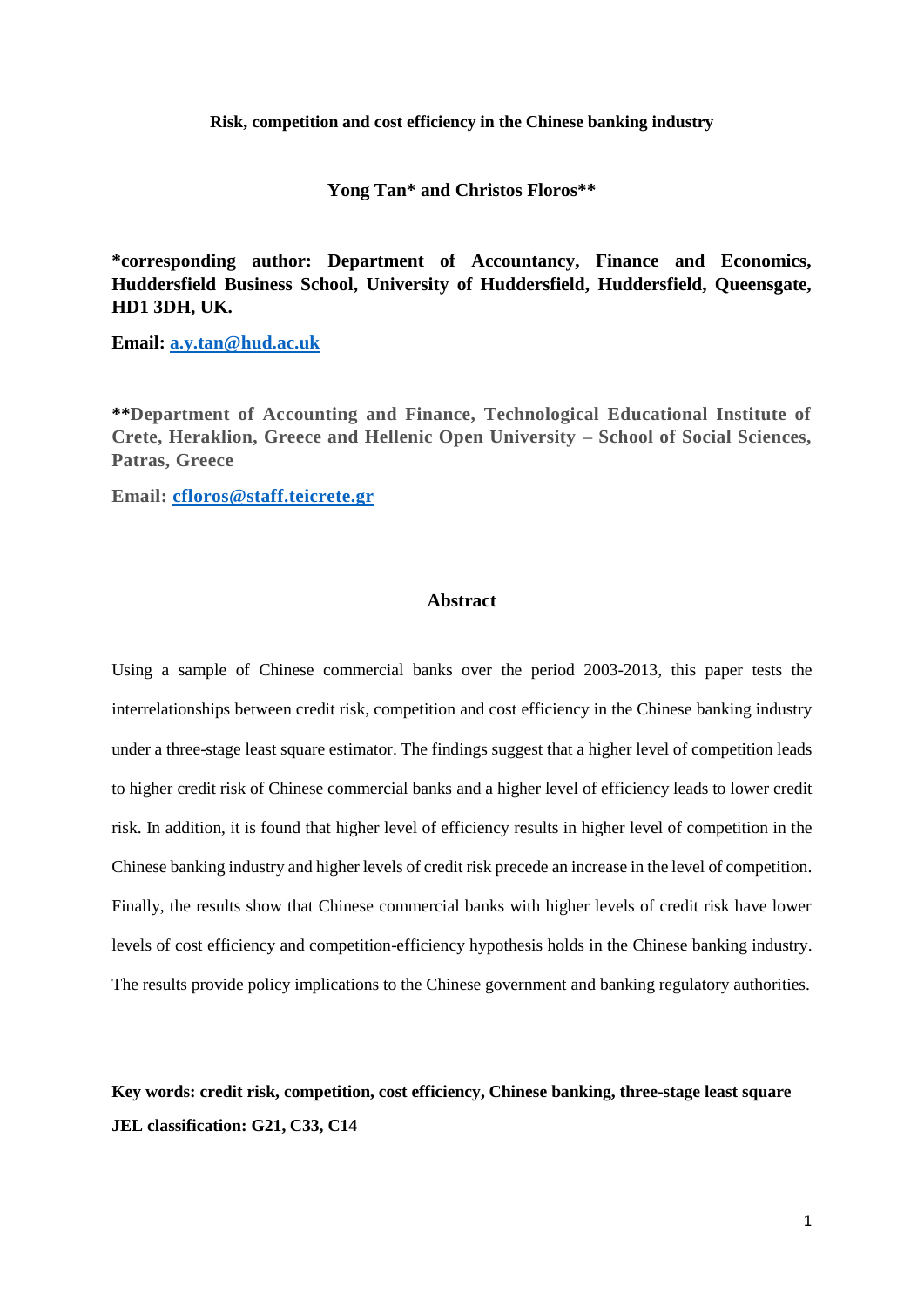#### **1. Introduction**

China's economic development has attracted great attention from the rest of the world. During the period 2003-2013, China had an annual GDP growth rate of over 10.2%. The Chinese banking sector has undergone sustainable and healthy development through several rounds of banking reforms initiated by the government since 1978. The main purpose of these banking reforms has been to increase competitive conditions, enhance stability and improve the performance of the Chinese banking sector. State-owned commercial banks (SOCBs) dominated the industry. However, according to statistics from the China Banking Regulatory Commission (CBRC), the share of SOCB assets in total banking sector assets decreased between 2003 and 2013 to a low point of 43.3%, while the joint-stock commercial banks (JSCBs) and city commercial banks (CCBs) kept increasing in size and in 2013 they hold 17.8% and 10.03% of total banking sector assets. This shows that competitive conditions in the Chinese banking sector have increased significantly.

In order to solve the problem of higher volumes of non-performing loans, four Assets Management companies were established in 1999 and China Banking Regulatory Commission was established in 2003 to further monitor and manage the risk-taking behaviour of Chinese commercial banks and protect the interest of depositors (Tan and Floros, 2012). The Chinese banking industry has reduced its credit risk undertaken over the period 2003-2013. Non-performing loan ratios over the period 2011-2013 kept at 1% which was lower than the figures for 2008-2010.

There were few pieces of research investigating competitive conditions in the Chinese banking sector (Yuan, 2006; Masood and Sergi, 2011; Fu, 2009; Park, 2013; Tan and Floros, 2013a; Tan, 2014), There were also a number of studies examining the effect of competition on risk-taking behaviour in banking industry (Agoraki et al., 2011; Fu et al, 2014; Beck et al., 2013; Schaeck and Cihak, 2014; Anginer et al., 2014; Liu and Wilson, 2013; Liu et al., 2013; Liu et al., 2012; Soedarmono et al., 2013), however, there were very few studies testing the impact of competition on risk-taking behaviour in the Chinese banking industry (Tan and Floros, 2013b; Tan and Floros, 2014; Tan, 2014). Several rounds of banking reforms in China not only aimed to improve the competitive condition and reduce the risk-taking behaviour of Chinese commercial banks but improved the performance in the Chinese banking industry.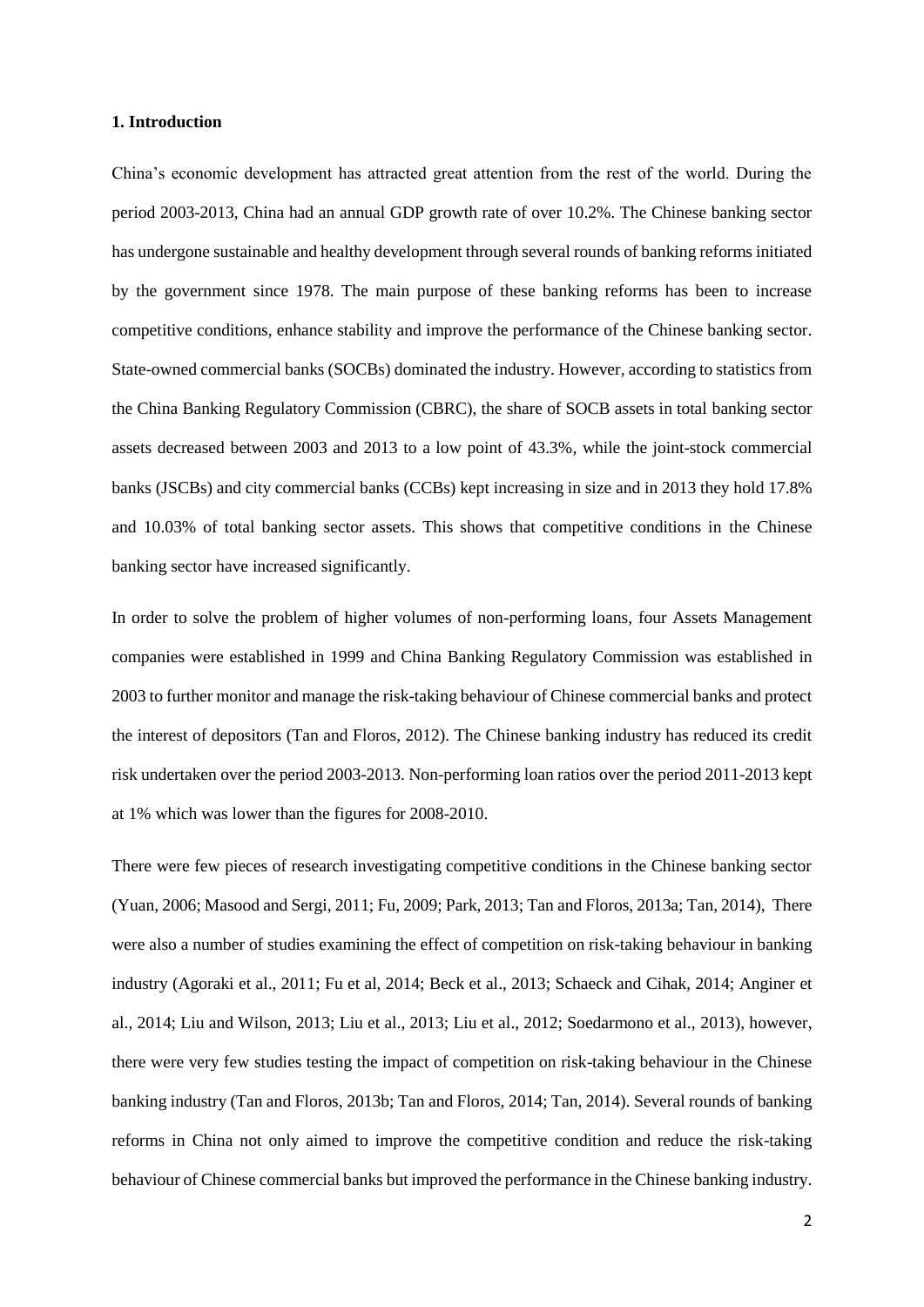There were a number of empirical studies examining the performance of Chinese commercial banks (Garcia-Herrero et al., 2009; Tan and Floros, 2013a; Sun et al., 2013; Liang et al., 2013; Tan, 2014). In particular, Tan and Floros (2013a) tested the inter-relationships between risk, capital and efficiency in the Chinese banking industry. Although the study examined the relationship between risk and efficiency, there is no study examining the interrelationships between risk, competition and efficiency in the Chinese banking industry. The investigation on this issue will provide valuable information to Chinese banking regulatory authorities in order to make relevant policies to further improve the performance of Chinese commercial banks. The current paper fills the gaps of empirical literature by being the first paper to investigate the inter-relationships between risk, efficiency and competition in the Chinese banking industry.

The findings suggest that a higher level of competition leads to higher credit risk of Chinese commercial banks and a higher level of efficiency leads to lower credit risk. In addition, it is found that a higher level of cost efficiency results in a higher level of competition in the Chinese banking industry and higher levels of credit risk precede an increase in the level of competition. Finally, the results show that Chinese commercial banks with higher levels of credit risk have lower levels of cost efficiency and competition-efficiency hypothesis holds in the Chinese banking industry. This paper has the following structure: Section 2 reviews relevant literature on the interrelationships between risk, competition and efficiency in the banking sector. Section 3 presents the methodology, while section 4 presents the data and discusses relevant results. Finally, section 5 concludes the paper.

#### **2. Literature review**

#### **2.1 The impacts of competition and efficiency on risk in the banking industry**

Competition-fragility hypothesis argues that banks have the ability to withstand shocks and decrease risk-taking behaviour due to the fact that in a less competitive environment, banks are able to earn higher profitability through monopoly rents (Allen and Gale, 2004; Boyd and De Nicole, 2005). The competition-stability view suggests that in a less competitive banking market, banks charge higher interest rates, which will increase the probability of default on loan repayments. By allowing for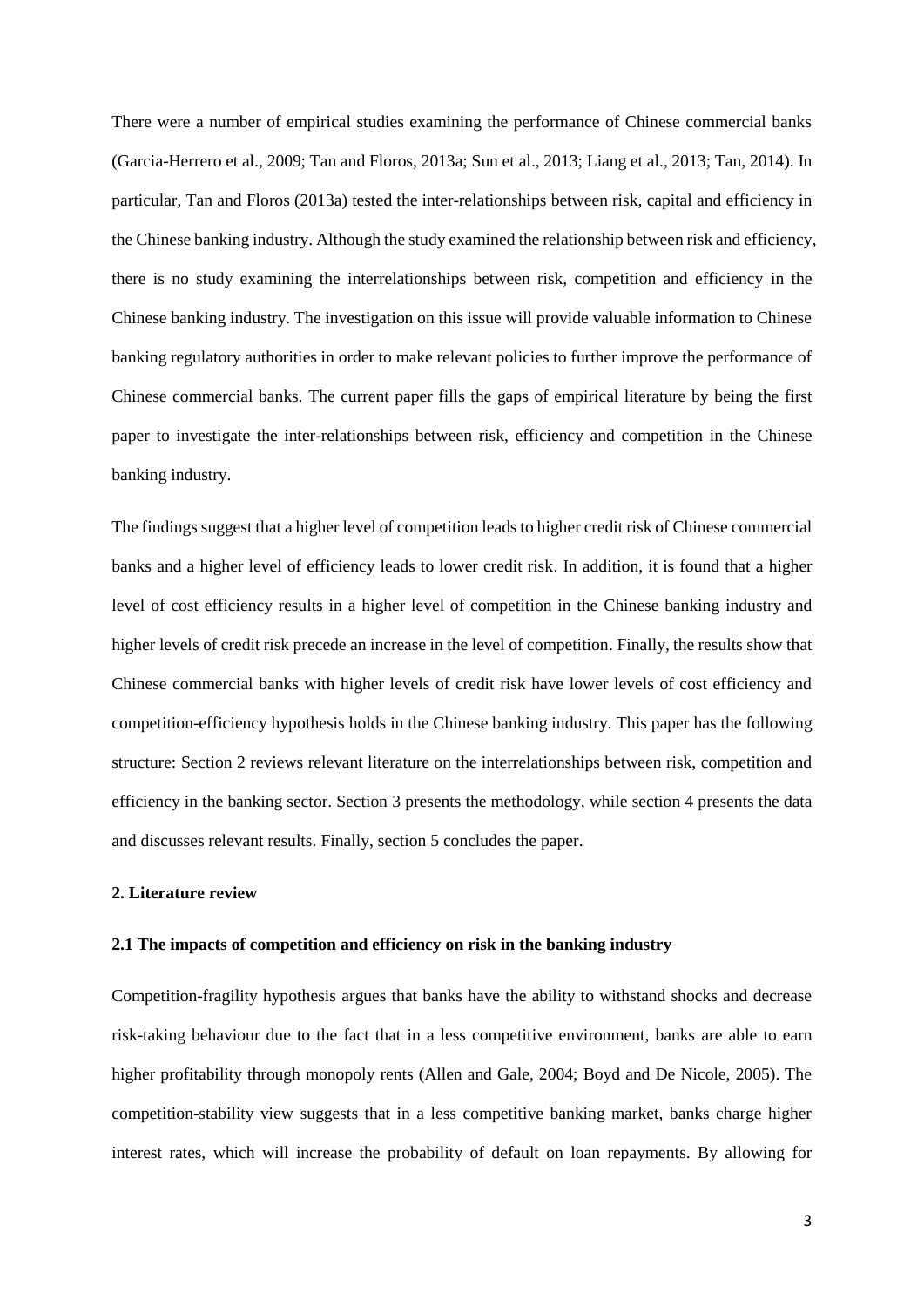imperfect correlation across individual firms' default probabilities, Martinez-Miera and Repullo (2010) suggested that there is a U-shape relationship between competition and risk; therefore, as the number of banks increases, the probability of bank default first declines but then increases. Overall, there is still no consensus regarding the issue of whether competition precedes bank stability or fragility.

The bad management hypothesis (Berger and DeYoung, 1997) suggests that lower level of efficiency leads to higher costs because banks do not monitor the credit adequately and also they do not control the expenses efficiently. The declines in efficiency will result in increases in banks' risk because of credit, operational, market and reputational problems. However, the moral hazard hypothesis (Jeitschko and Jeung, 2005) argues that banks with lower levels of efficiency tend to take higher risk. The moral hazard problem arising from the presence of informational friction and the existence of agency problem will make bank managers take on higher risk.

#### **2.2 The impacts of risk and efficiency on competition in the banking industry**

The main argument regarding the impact of risk on market power suggests that banks with higher ability to manage the risk conditions will increase the profit-cost margin and further increase the market power (Fernandez de Guevara and Maudos, 2007). The impact of efficiency on competition is mainly documented in the efficient-structure hypothesis (Demsetz, 1973). The hypothesis argues that performance plays a decisive role in the structure. To be more specific, this theory suggests that banks with higher levels of efficiency gain market share at the expenses of less efficient banks, so the concentration increases and the competitive conditions reduce.

#### **2.3 The impacts of competition and risk on efficiency in the banking industry**

Competition-inefficiency hypothesis suggests that competition leads to a decline in bank efficiency for the following reasons. First, Boot and Schmeits (2005) argued that the relationships between customers and banks are less stable and shorter in a higher competitive environment. Furthermore, higher bank competition increases customers' propensity to switch to other service providers. This phenomenon will amplify the information asymmetries and requires additional resources for screening and monitoring borrowers. Second, Chan et al. (1986) argued that in a competitive environment, there is a shorter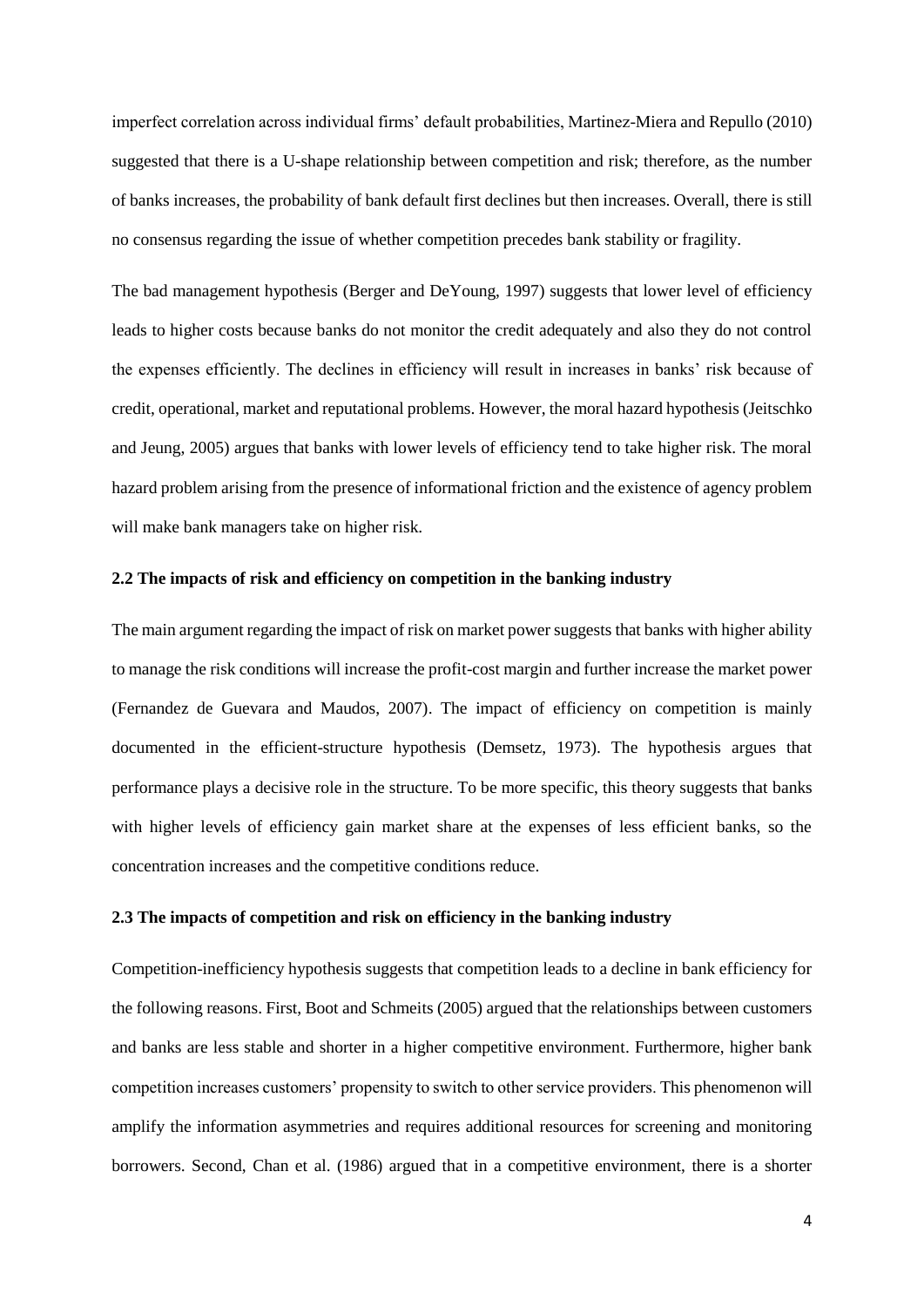duration of bank relationships, the reduction of relationship-building activities inhibits the reusability and value of information. The competition-efficiency hypothesis (Zarutskie, 2013) argues that higher competition induces banks to specialise and focus on certain types of loans or particular groups of borrowers. It will also induce bank managers to adjust their lending technologies. The banks are able to lower the costs of processing and originating loans and better monitor the borrowers. This positive impact is in line with the "Quiet Life hypothesis" which suggests that managers with monopoly power enjoy a share of monopoly rents; they are careless in the expense management which leads to a decline in efficiency. The bad luck hypothesis (Berger and DeYoung, 1997) shows that risk has a significant impact on efficiency. The hypothesis suggests that increase in problem loans for the banks is mainly attributed to the external events rather than manager's skills or their risk-taking appetite. The increase in risk incurs additional costs and managerial efforts. Thus, increase in risk precedes a decline in bank efficiency.

#### **2.4 The interrelationships between risk, competition and efficiency in the banking industry**

In the empirical literature, there were very few studies testing the inter-relationships between risk, competition and efficiency in the banking sector. Using a sample of investment banks in ten large developed countries over the period 2000-2008, Fiordelisi et al. (2011) examined these interrelationships under Generalized Method of Moments estimators. The findings show that the competition in investment banking worldwide is quite limited. Although relatively low competitive pressures are helpful in enhancing banks' stability, the results report that banks tend to undertake higher risk in a lower competitive environment. Their findings show that competition-stability paradigm holds for the investment banking industry.

Using a sample of 272 commercial banks from 15 Latin American countries for the period 2001-2008, Kasman and Carrallo (2014) tested the inter-relationships between competition, risk and efficiency under a granger causality technique. The results show that higher competition leads to greater financial stability, while banks with higher stability enjoy higher market power, also banks with higher market power have higher efficiency.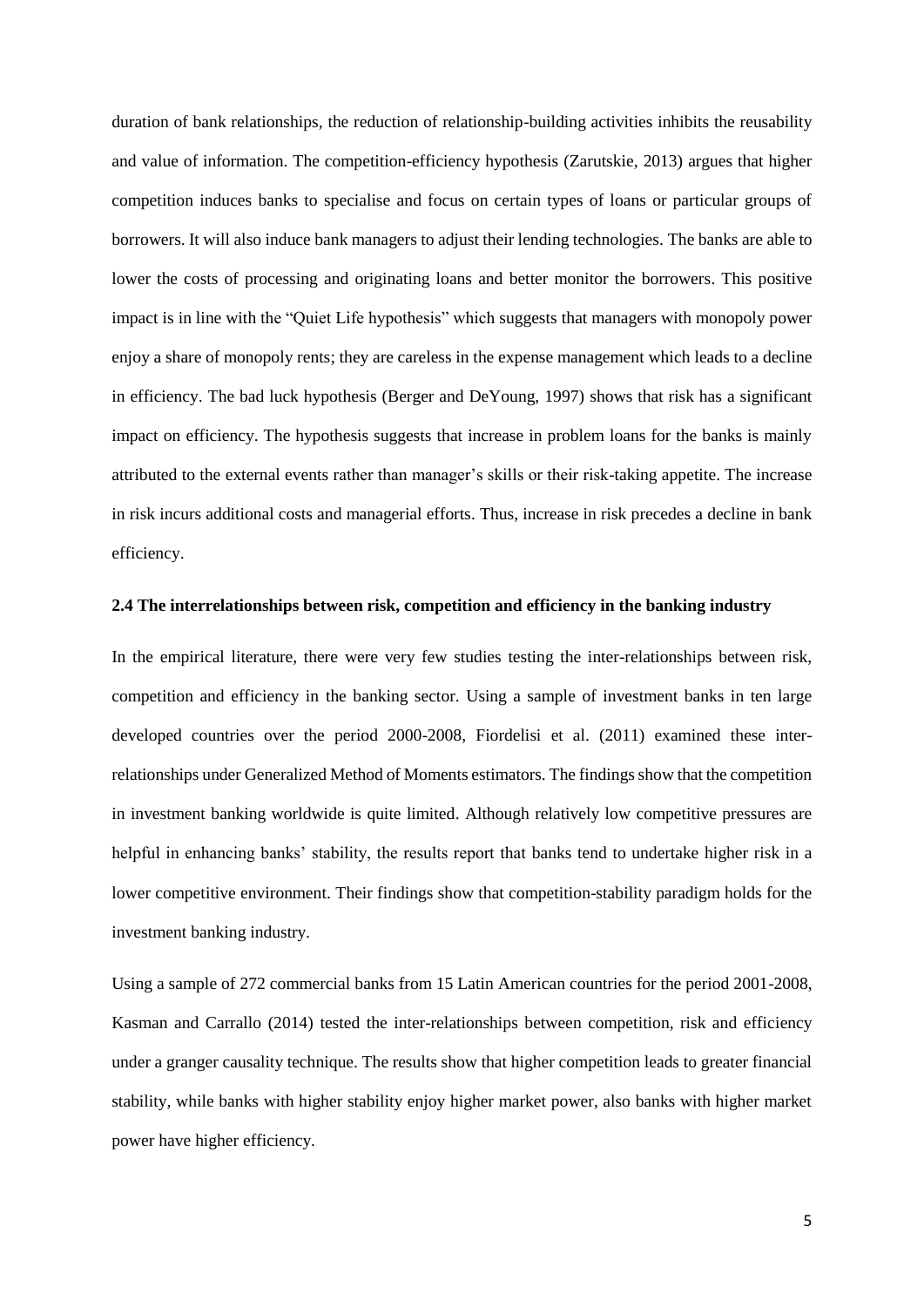In summary, the empirical banking literature has not investigated the interrelationships between risk, competition and efficiency very well, while there is no study examining this issue in the Chinese banking sector. This topic is particularly important for the Chinese banking industry due to the fact that several rounds of banking reforms in China have aimed to reduce the risk, improve the performance and increase the competitive conditions among Chinese commercial banks (Tan, 2016). The investigation of this issue will provide more policy implications to the Chinese government as well as the banking regulatory authorities. To be more specific, the current paper contributes to the empirical literature in the Chinese banking industry by testing the inter-relationships between these three factors. The findings will be helpful for the Chinese government to enhance the stability of Chinese commercial banks.

#### **3. Methodology**

#### **3.1 Estimation of competition in the Chinese banking sector-Lerner index**

During recent years, a number of research articles used different methods to investigate competitive condition in the banking industry including k-bank concentration ratio, Herfindahl-Hirschman index, Panzar-Rosse H statistic, Lerner index as well as Boone indicator (Al-Muharrami et al., 2006; Matthew et al., 2007; Jeon et al., 2011; Olivero et al., 2011; Tabak et al., 2012; Cipollini and Fiordelisi, 2012; Fungacova et al., 2014; Fu et al., 2014).

Although there are a number of researchers using Panzar-Rosse H statistic to investigate competition in the banking sector, it mainly suffers from two drawbacks. First, Leuvensteijn et al. (2011) argued that the H statistic is based on a static model, and there are no predictions on the H-statistic which is one of the weaknesses of this test. In other words, the estimate is suffered from a degree of uncertainty. Furthermore, Claessens and Laeven (2004) argued that because of market entry and exit, it cannot fulfil the requirement of overall market equilibrium, which leads to further limits on the interpretation of such analysis.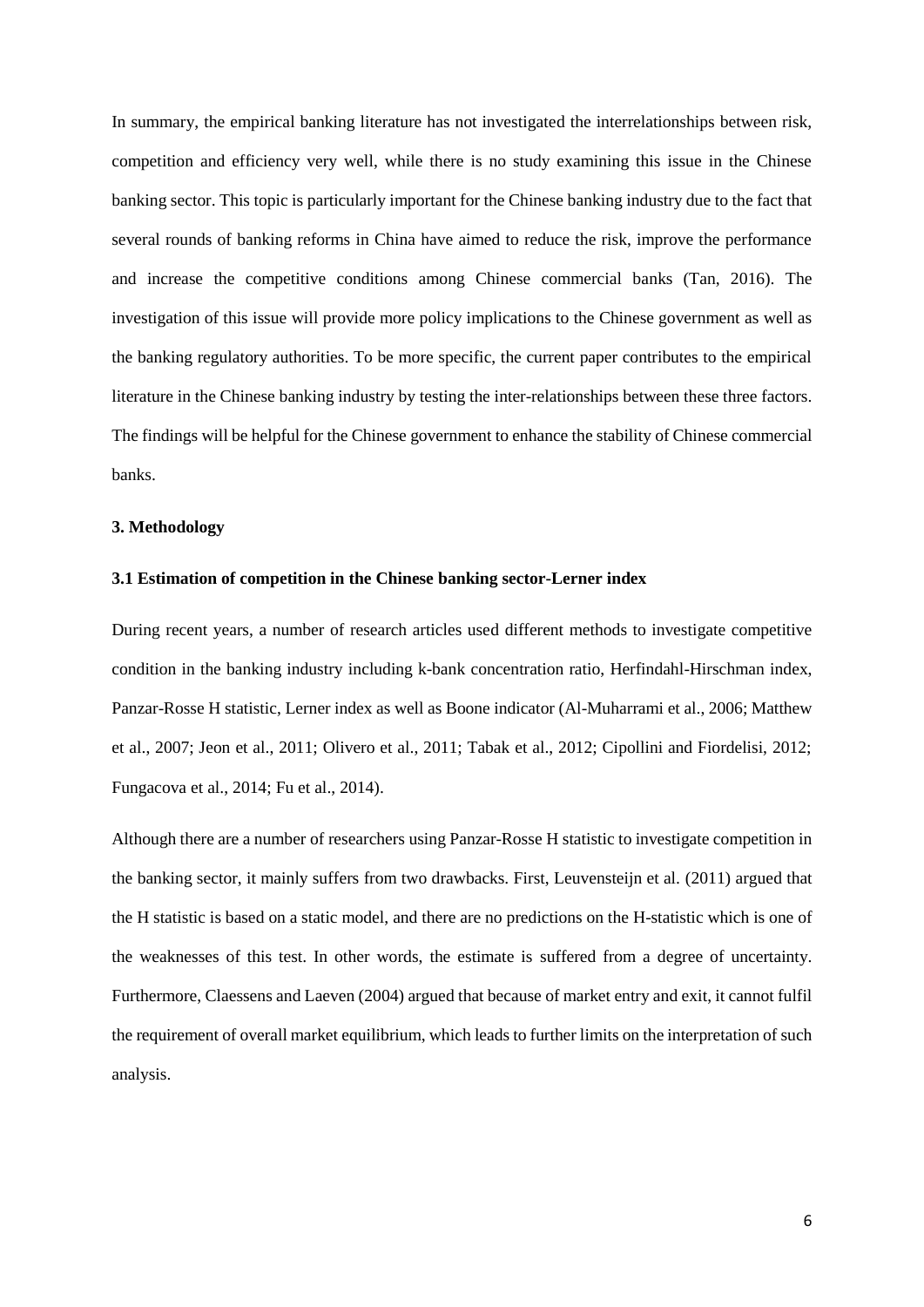Furthermore, the Boone indicator also suffers from two disadvantages. First, Tabak et al. (2012) argued that the Boone indicator makes the assumption that banks pass part of the efficiency gains onto consumers. In addition, this indicator also suffers from idiosyncratic variation, i.e. uncertainty.

The current study uses Lerner index to measure competition in the Chinese banking industry mainly because of the following reasons: 1) Lerner index provides the market power of each bank in a specific year; and also it matches with its determinants, which are bank-level variables at each year; 2) Lerner index can estimate the competitive conditions (market power) for three different ownership types of Chinese banks.

The Lerner index is defined as the difference between a bank's price and the marginal cost, divided by the price. The index value ranges from a maximum of 1 to a minimum of zero, with higher numbers indicating greater market power and hence less competition. The Lerner index represents the extent to which a particular bank has the market power to set its price above the marginal cost.

The average price of bank production (proxied by total assets) as the ratio of total revenue to total assets measures the price; this measurement follows the studies of Fernandez de Guevara et al. (2005) and Carbo et al. (2009). Further, a translog cost function with three outputs and two input prices measures the marginal cost. The cost function has the following form:

$$
LN(\frac{C}{W_2})_i = \delta_0 + \sum_j \delta_j LNY_{ji} + \frac{1}{2} \sum_j \sum_k \delta_{jk} LNY_{ji} LNY_{ki} + \beta_1 LN(\frac{W_1}{W_2})_i + \frac{1}{2} \beta_{11} LN(\frac{W_1}{W_2})_{ii} LN(\frac{W_1}{W_2})_i + \sum_j \theta_j LNY_{ji} LN(\frac{W_1}{W_2})_i + \varepsilon_i
$$
\n(1)

where C represents the total cost of a bank, Y represents three outputs including total loans, non-interest income and securities, and W stands for two input prices with W<sub>1</sub> representing the price of funds which is measured by the ratio of interest expenses to total deposits. W2 represents the price of capital, which is measured by the ratio of non-interest expenses to fixed assets; two input prices are considered due to the fact that non-interest expenses include the labour cost as well (Hasan and Marton, 2003). In other words, the price of capital considers the factors relating to the price of physical capital as well as the price of human capital. The linear homogeneity is ensured by normalising the dependent variable and W<sub>1</sub> by another input price W<sub>2</sub>. The marginal cost of loans can be obtained by taking the first derivative of the dependent variable in the above equation in relationship to the output loans as follows: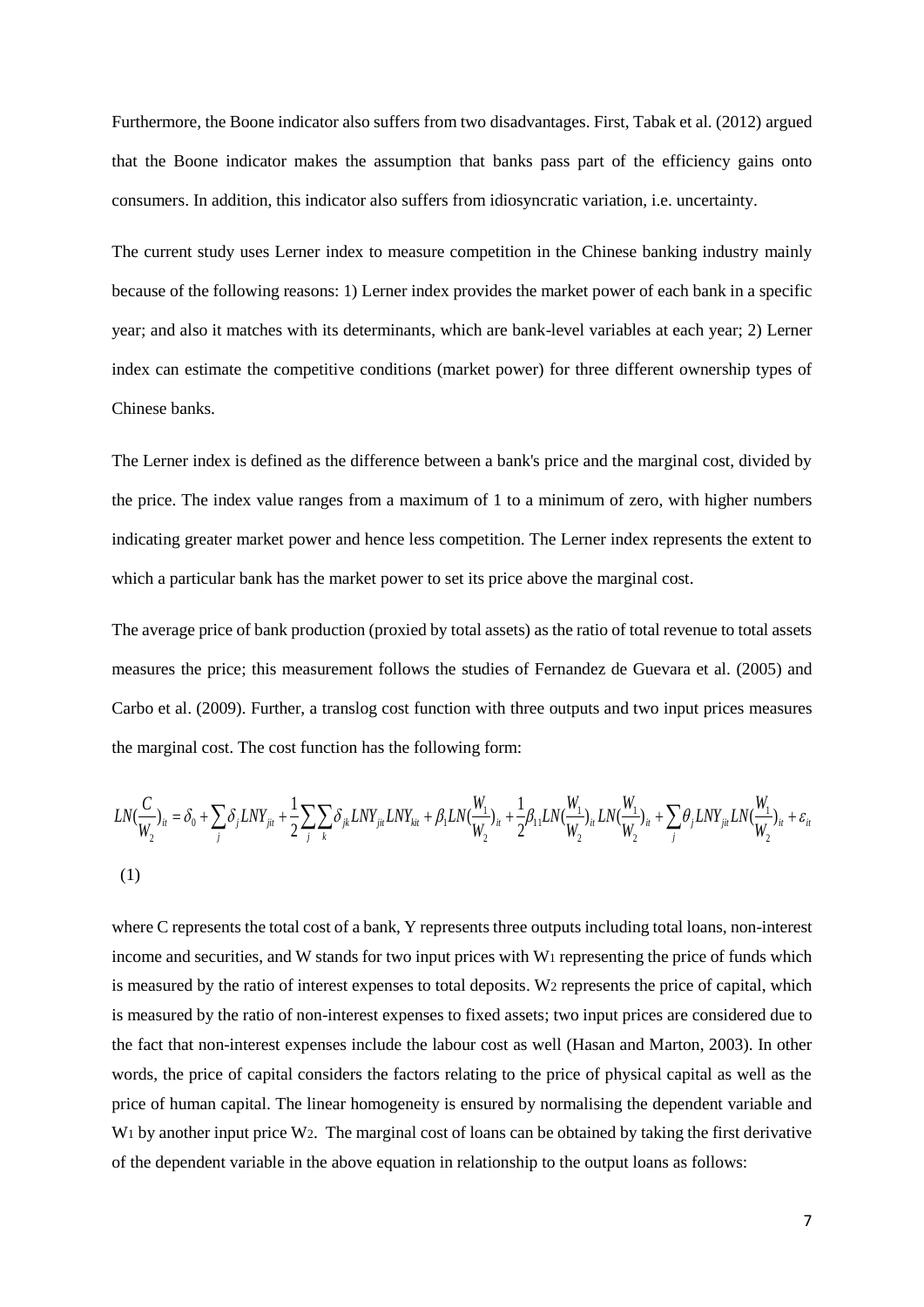$$
MC_{it} = \left(\frac{C_{it}/W_2}{Y_{it}}\right)(\delta_{j=l} + 2\delta_{lt} LNY_{it} + \sum_{k=1...k, k \neq l} \delta_{lk} LNY_{ikt} + \theta_l LN(\frac{W_1}{W_2})\right)
$$
(2)

Table 1 summarizes the variables used to estimate the Lerner index.

<<Table 1---about here>>

#### **3.2 Estimation of cost efficiency in the Chinese banking industry**

There are mainly two approaches which are widely used in estimating bank efficiency; they are Stochastic Frontier Approach (SFA) and Data Envelopment Analysis (DEA). The main argument for using the DEA rather than parametric techniques, such as SFA, lies in the fact that it works particularly well with small samples. Furthermore, it is able to handle multiple inputs and outputs stated in different measurement units and it does not necessitate knowledge of any functional form of the frontier (Charnes *et al*., 1995). Most empirical papers showed that using DEA to estimate the efficient frontier can yield robust results (Seiford and Thrall, 1990). However, although DEA has a few advantages compared to SFA with regard to the efficiency estimation, it also suffers from a number of disadvantages. First and foremost, DEA does not assume statistical noise, which means that the error term in the estimation is attributed to inefficiency. Therefore, the influence of a number of factors such as bad data, luck and extreme observations is accounted as inefficiency in DEA. Secondly, Sun and Chang (2011) further argued that measuring DEA in small samples is sensitive to the difference between the number of firms and the sum of inputs and outputs used. Fries and Taci (2005) argued that the SFA is more appropriate over the DEA in efficiency studies in developing countries where problems of measurement errors and uncertain economic environment are more likely to prevail. Therefore, the current study uses the SFA to estimation cost efficiency in the Chinese banking industry. The efficiency level can be estimated by specifying the commonly-used translog functional form for the cost function. The cost function will be the same as equation (1), while an additional equation has been added to separate the error term into two components as follows:

$$
\mathcal{E}_{it} = V_{it} + u_{it} \tag{3}
$$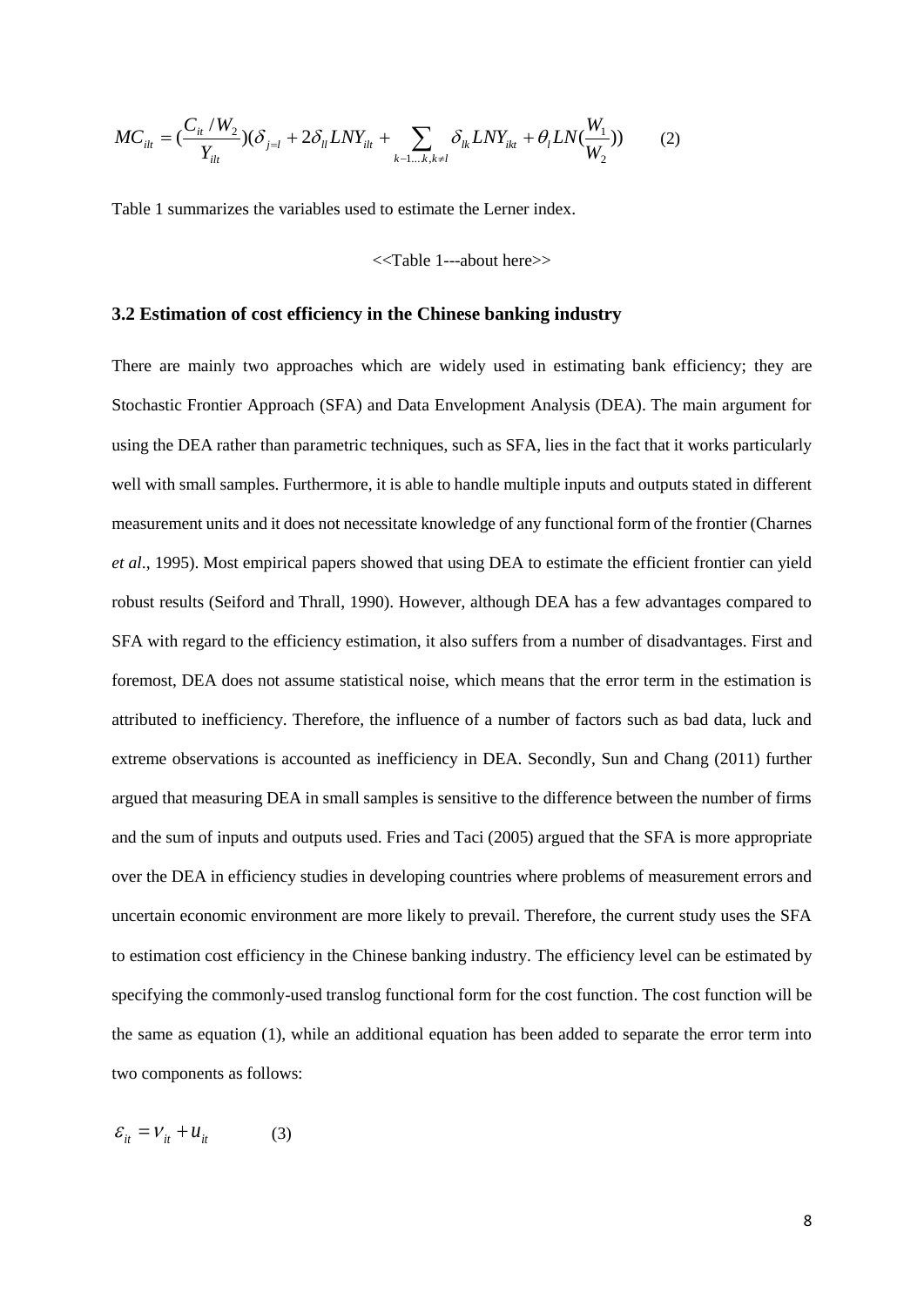Where  $V_{it}$  is a two-sided normal disturbance term with zero mean and variance  $\sigma_{v}^{2}$  and represent the effect of statistical noise, and  $u_{it}$  is a non-negative random disturbance term capturing the effects of inefficiency. Table 2 shows the summary statistics of the variables used to measure the cost efficiency of Chinese commercial banks.

<<Table 2---about here>>

#### 3**.3 Estimation on the interrelationships between risk, competition and efficiency**

The current study specifies a system of equations and the estimation of theses equations is under a threestage least square estimator to deal with the endogeneity issue<sup>1</sup>. The system of equations has the following form:

$$
RISK_{it} = a_1 + b_1 EFFICIENT_{it} + c_1 competition_{it} + d_1 size_{it} + e_1 SMP_t + f_1 JSCBS_{it} +g_1 CCBs_{it}
$$
 (4)

competition<sub>it</sub> =  $a_2 + b_2$  efficiency<sub>it</sub> + c<sub>2</sub>risk<sub>it</sub> + d<sub>2</sub>size<sub>it</sub> + e<sub>2</sub>GDPG<sub>t</sub> + f<sub>2</sub>JSCBs<sub>it</sub> + g<sub>2</sub>CCBs<sub>it</sub> (5)

 $efficiency_{it} = a_3 + b_3 competition_{it} + c_3risk_{it} + d_3size_{it} + e_3profit_{it} + f_3JSCBs_{it} +$  $g_3CCBS_{it}$  (6)

Where subscript i and j represent specific bank operating at a specific year, and RISK represents credit risk. Efficiency is cost efficiency scores derived from the stochastic frontier approach, while the competition is the competition indicator (the Lerner index). The simultaneous equations also control for various other variables influencing the risk, competition and efficiency relationships. They are bank size, bank profit, stock market development and annual GDP growth rate. Finally, we also control for two bank-ownership dummies variables which are joint-stock commercial banks (JSCBs) and city commercial banks (CCBs).

**.** 

<sup>&</sup>lt;sup>1</sup> We test the endogeneity issue by using the approach by Smith and Blundell (1986). The results indicate that there are three variables suffered from endogeneity which include credit risk, cost efficiency and competition.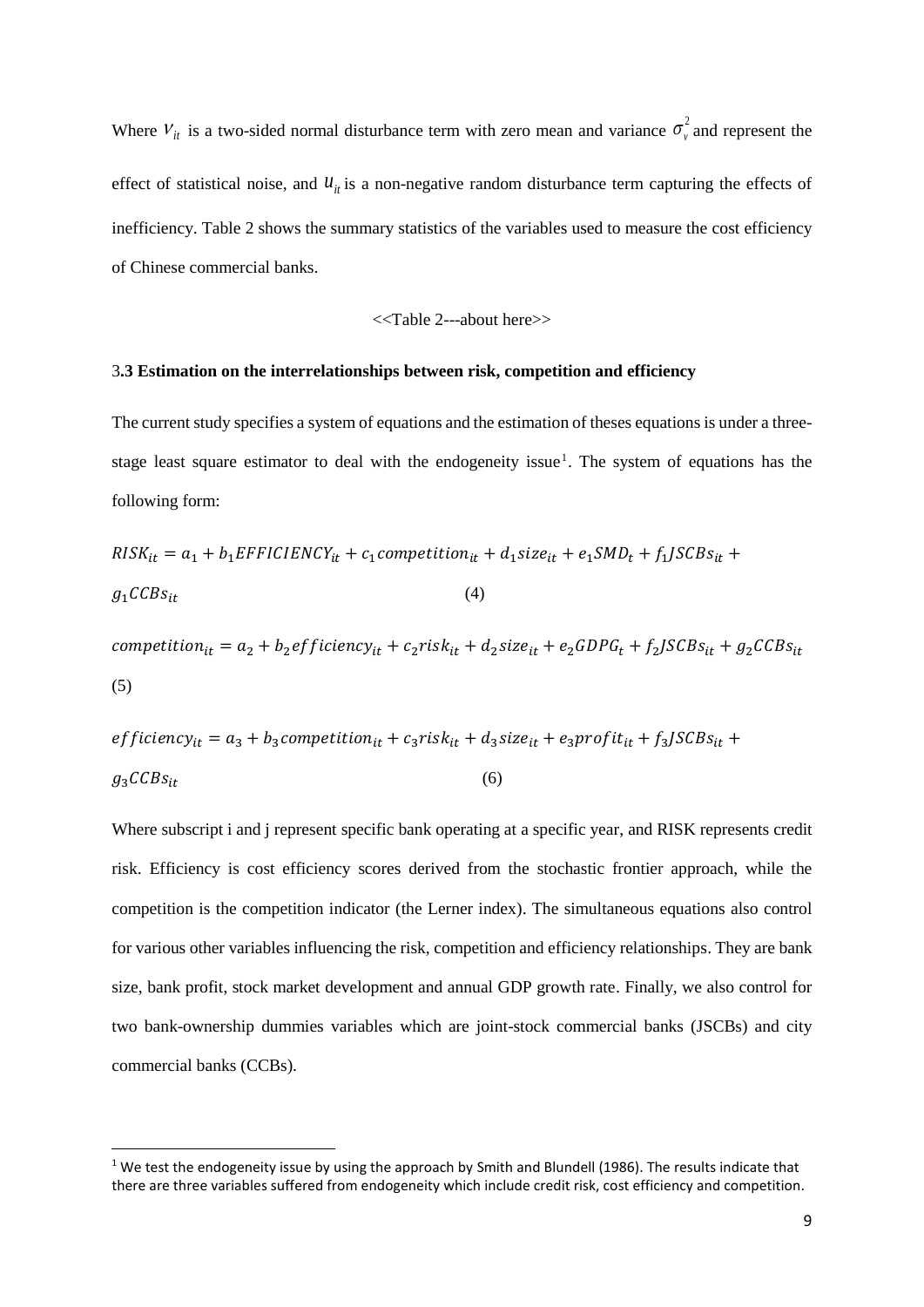Large banks are able to reduce costs from economies of scale and scope, so the cost reduction precedes an improvement in efficiency. At the same time, large banks face diseconomies because of managerial inefficiencies; hence, we do not have any a priori expectation of the impact of size on bank efficiency. Further, we do not have any a priori expectation regarding the impact of profitability on efficiency. The profitable banks are more able to control all aspects of costs which leads to higher efficiency (Girardone et al., 2004). However, managers in a bank with higher profitability normally have less incentive and make less effort in monitoring and managing the cost, which leads to lower efficiency. Higher developed banking market indicates that the demand for banking services is large, due to the fact that it is quite difficult for new banks to enter the market; hence, the relatively short supply in related to the increase in demand lifts up the prices for banking services. The resulted improvement in bank profitability induces bank managers to be less careful in control the costs, which precedes a decline in bank efficiency. Therefore, the current study expects that this variable has a significant and negative impact on bank efficiency. With regard to the impact of bank size on bank competition, the current paper further expects that the impact of bank size on Lerner index is significant and positive (Fernandez de Geuvara et al., 2005). We also expect that GDP growth has a positive impact on Lerner index (Maudos and Fernandez de Guevara, 2011). In other words, the competition is expected to be lower during the periods of economic boom.

In terms of the impacts of different variables on risk conditions in the Chinese banking industry, it is argued that, because of the consideration of too big to fail, the managers in a large bank have less incentive in monitoring and managing the risk. However, larger commercial banks have a longer history, and therefore, are expected to have more comprehensive knowledge and expertise in managing the risk. Thus, we do not have any a priori expectation with regard to the impact of size on bank risk. Moreover, stock market development is supposed to influence the risk of Chinese banks positively. Higher developed stock market reduces the volumes of business engaged in by banks. To increase the volumes of business and further increase their revenues, the banks tend to increase the risk-taking behaviour. Table 3 provides the summary of the variables used in the current study.

<<Table 3---about here>>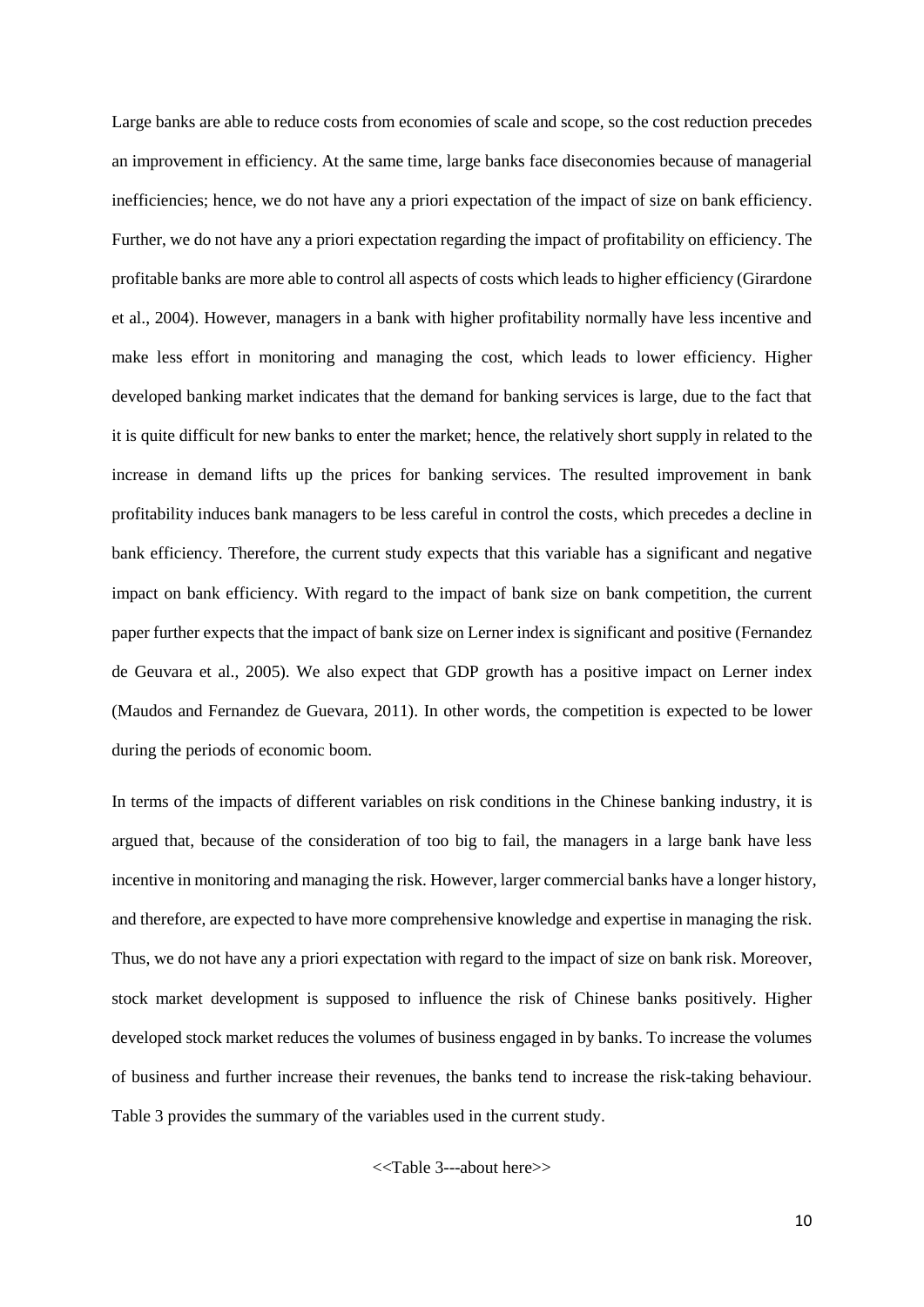One important aspect of the three-stage least square estimation is the use of instrumental variables in the model. The current study uses three instrumental variables which are activity restrictions, financial freedom and property rights. To be more specific, activity restrictions mainly measure the degree to which banks are allowed by the banking regulatory authorities to engage in non-interest income generating activities. In other words, this indicator measures the government restrictiveness on banks' activities in the securities market, insurance market and real estate industry. The value of this indicator ranges from 4 to 16, with higher values indicating a higher degree of restrictiveness. Financial freedom measures the degree of openness of a financial system. This indicator reflects the degree of involvement of the country's government in the operation of the financial system. The areas considered by this indicator include the government regulation. Financial products and allocation of credit, freedom of foreign banks to operate in the domestic market as well as the degree of regulation of financial market activities. The value of this indicator ranges from 0% to 100%, with higher values indicating a higher degree of financial freedom. Finally, the fundamental basis of a well-functional financial system is the protection of property rights, the value of this indicator ranges from 0 to 100, with higher values indicating weaker protection of property rights<sup>2</sup>. With regard to the data source of the instrumental variables, activity restrictions are collected from World Bank survey of bank regulation and supervision, while financial freedom and property rights are obtained from Heritage Foundation (2013). The selection of the instrumental variables follows Fu et al., (2014).

#### **4. Data and Empirical results**

**.** 

The banking data includes 100 Chinese commercial banks (5 SOCBs, 12 JSCBs and 83 CCBs) over the period 2003-2013. With regard to the data sources, the current study collects the data of bank-specific variables from Bankscope, while the industry-specific variables and macroeconomic variables are from the CBRC annual reports as well as the World Bank database. Table 4 shows the summary statistics of the variables used in the current study. The results show that the difference in credit risk undertaken by

<sup>&</sup>lt;sup>2</sup> The exogeneity of the instruments have been tested using the Hausman test. The results of the test show that we cannot reject the null hypothesis. In other words, we find that the instruments are exogenous and not correlated with the error term. The results are not reported in this paper, however, they are available from the corresponding author upon request.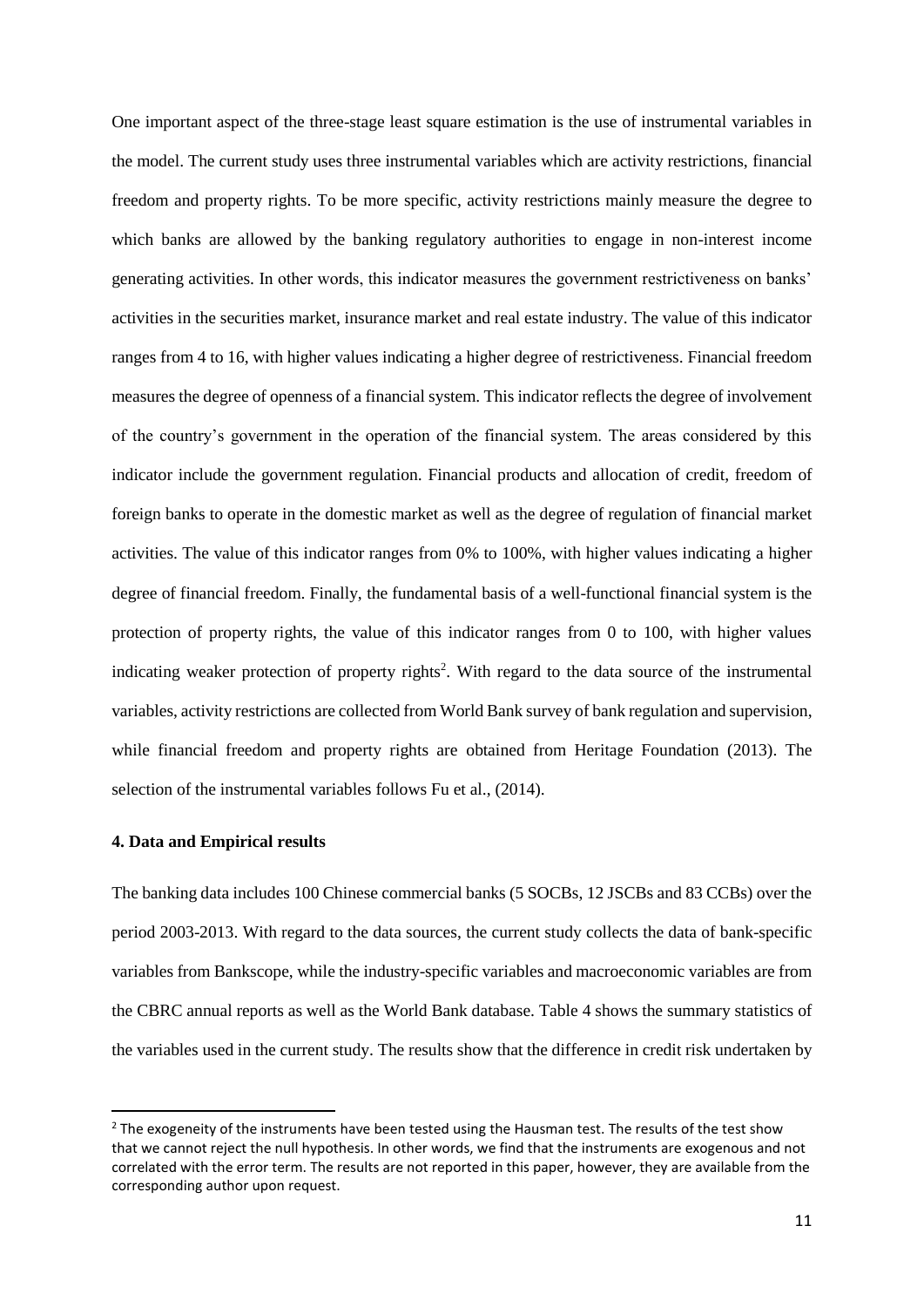Chinese commercial banks is bigger than the ones of profitability achieved. While higher levels of credit risk undertaken by Chinese commercial banks is attributed to the fact that during 2003-2006, there are large volumes of non-performing loans in SOCBs especially in the Agricultural Bank of China. The difference in bank size is attributed to the fact that SOCBs is bigger than JSCBs, while CCBs is the smallest. The results further show that there is a stronger volatility with regard to the stock market development compared to other variables considered in the current study. The stronger volatility of stock market development can be mainly attributed to the segregation reform initiated by the Chinese government in 2005 which leads to a substantial amount of companies listed on stock exchange. By the end of 2007, there are 1550 listed companies in Shanghai and Hong Kong stock exchanges, the value of which reaches RMB 32.71 billion, accounting for 132,6% of GDP at that year, while the stock market development is in its early stage before 2005.

#### <<Table 4--about here>>

#### **4.1 Credit risk in the Chinese banking industry**

Figure 1 shows that, over the period 2003-2008, the credit risk of SOCBs was substantially higher than the ones of JSCBs and CCBs, while large volumes of non-performing loans in SOCBs was mainly attributed to the fact that one of the banks (the Agricultural Bank of China) had nonperforming loan ratios of over 23% over the period 2003-2007. Although the figure shows that, after 2008, all the three different ownership types of Chinese commercial banks had little difference with regard to the levels of credit risk undertaken, the credit risk of CCBs was still higher than the one of the JSCBs between 2005 and 2010. The lowest credit risk of JSCBs in China was mainly attributed to the fact that the participation of foreign investors in domestic JSCBs improved the techniques of risk management and further preceded a decline in credit risk. The significantly lower levels of credit risk for all three different ownership types of Chinese banks after 2008 were attributed to the financial crisis, which induced the government and banking regulatory authorities to improve the process of credit checking, risk monitoring and risk management.

<<Figure 1---about here>>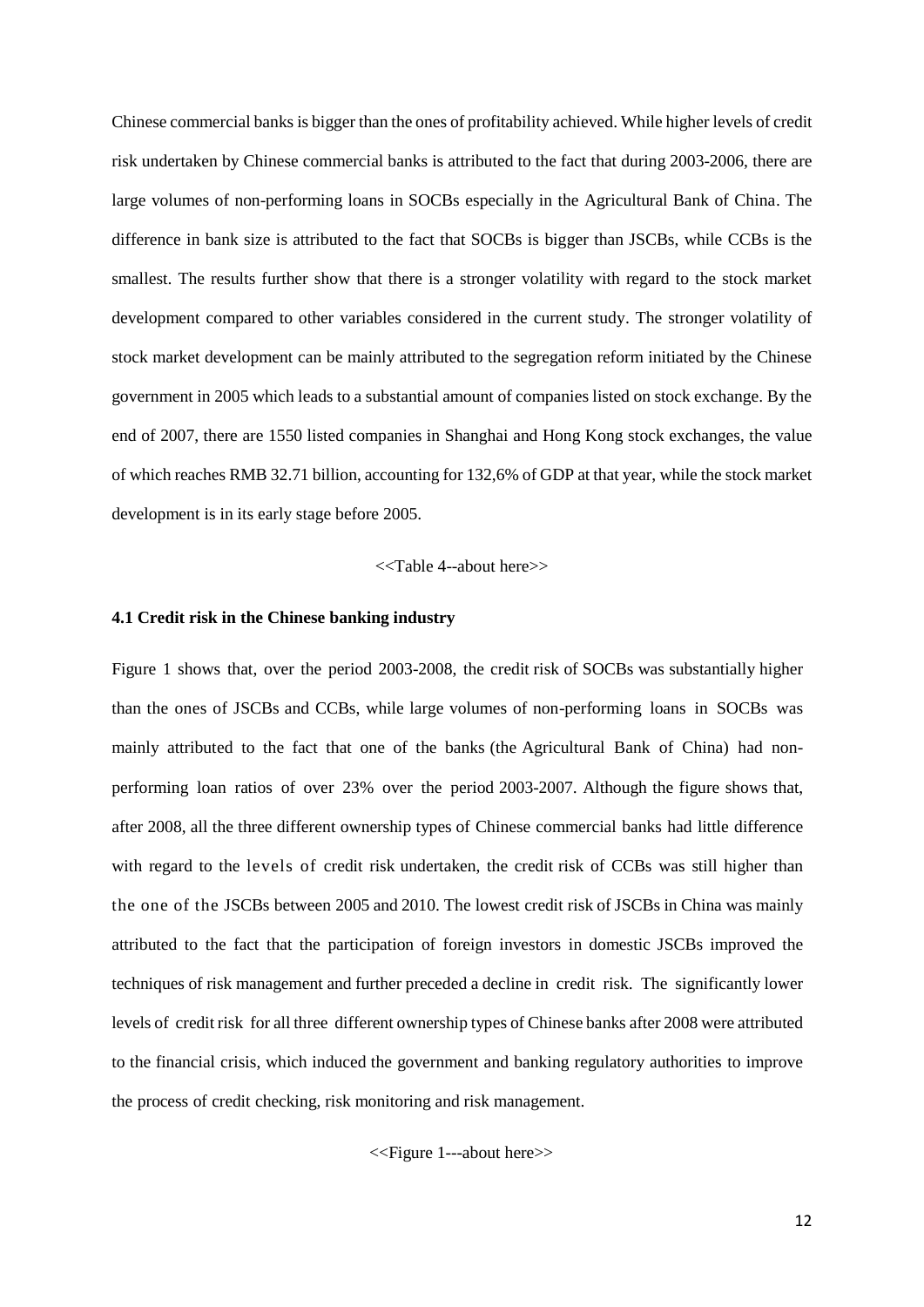#### **4.2 Competitive conditions in the Chinese banking industry**

Figure 2 shows the competitive conditions of the Chinese banking industry over the examined period. They are presented for all three different ownership types. It is observed that the minimum value of the Lerner index is 0.38, while the highest value is nearly 0.6. A comparison of these values with the values of the Lerner index from other countries shows that Chinese commercial banks had substantially higher market power. To be more specific, a piece of research undertaken by Carbo et al. (2009) shows that the values of the Lerner index for the European Union banking sector ranged from 11% to 22%, while for developed countries the average value of the Lerner index for the banking sectors was 22% (Berger et al., 2009). Fungacova et al. (2010) show that the value of the Lerner index for the Russian banking sector was 21.4%. These comparisons show that competition in the Chinese banking industry was very low.

The Lerner index suggests that between 2003 and 2013, city commercial banks had the highest market power compared to joint-stock commercial banks and state-owned commercial banks. In other words, the level of competition among city commercial banks was the lowest. The lower level of competition within CCBs can be explained as follows: 1) most of the SOCBs and JSCBs had listed already on the stock exchange, but most of the CCBs had not made their initial public offering yet, which lowers pressure to obtain funds from the general public further reduced competition among them; and 2) one of the characteristics of this banking ownership type is that most of the CCBs still operated within the city where they were established (although the geographical limitation for operation had already been removed for CCBs which had better performance). In other words, each CCB just served the enterprises within their own city; this leads to a decline in bank competition. Finally, the figure shows that the level of competition within joint-stock commercial banks and within state-owned commercial banks was nearly the same over the examined period.

#### <<Figure 2---about here>>

#### **4.3 cost efficiency in the Chinese banking industry**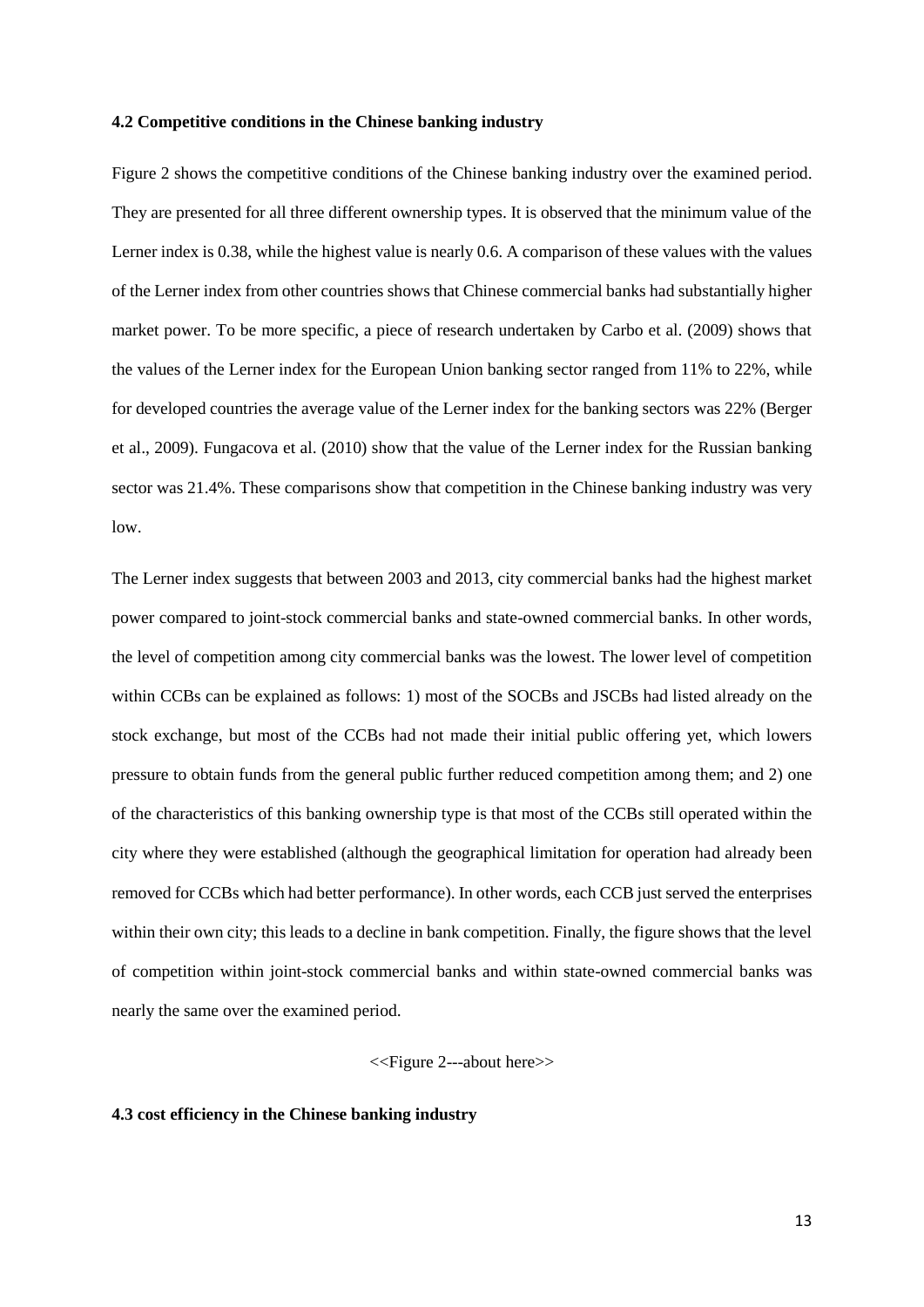Figure 3 reports the results on the cost efficiency of three different ownership types of Chinese commercial banks over the examined period. It is noticed from the figure that city commercial banks had the highest cost efficiency, which is followed by state-owned commercial banks. Further, the jointstock commercial banks had the lowest efficiency over the examined period. Figure 4 shows the results with regard to the cost efficiency of three different ownership types of Chinese commercial banks on an annual basis. The findings show that the cost efficiency of Chinese commercial banks was quite stable over the early period examined (2003-2007), while the difference in the cost efficiency among these three different ownership types of Chinese commercial banks was observed over the period 2008- 2013.

#### <<Figure 3---about here>>

<<Figure 4---about here>>

# **4.4 The interrelationships between risk, competition and efficiency in the Chinese banking industry**

Before estimating the inter-relationships between risk, competition and efficiency in the Chinese banking industry, we test the correlation between all the variables to see whether there is a multicollearality problem; the results of which is reported in Table 5. The findings suggest that there is no multicollinearity problem as all the figures are less than 0.8 (Kennedy, 2008).

#### <<Table 5---about here>>

Table 6 presents the results on the inter-relationships between credit risk, competition and cost efficiency in the Chinese banking industry. The findings show that higher competition in the Chinese banking industry leads to high credit risk undertaken by the Chinese commercial banks. This finding is in line with the competition-instability hypothesis. While in terms of the impact of competition on efficiency in the Chinese banking industry, the results report that higher competition in the Chinese banking industry precedes an increase in cost efficiency of Chinese commercial banks. This result is in accordance with the competition-efficiency hypothesis. The findings further report that higher credit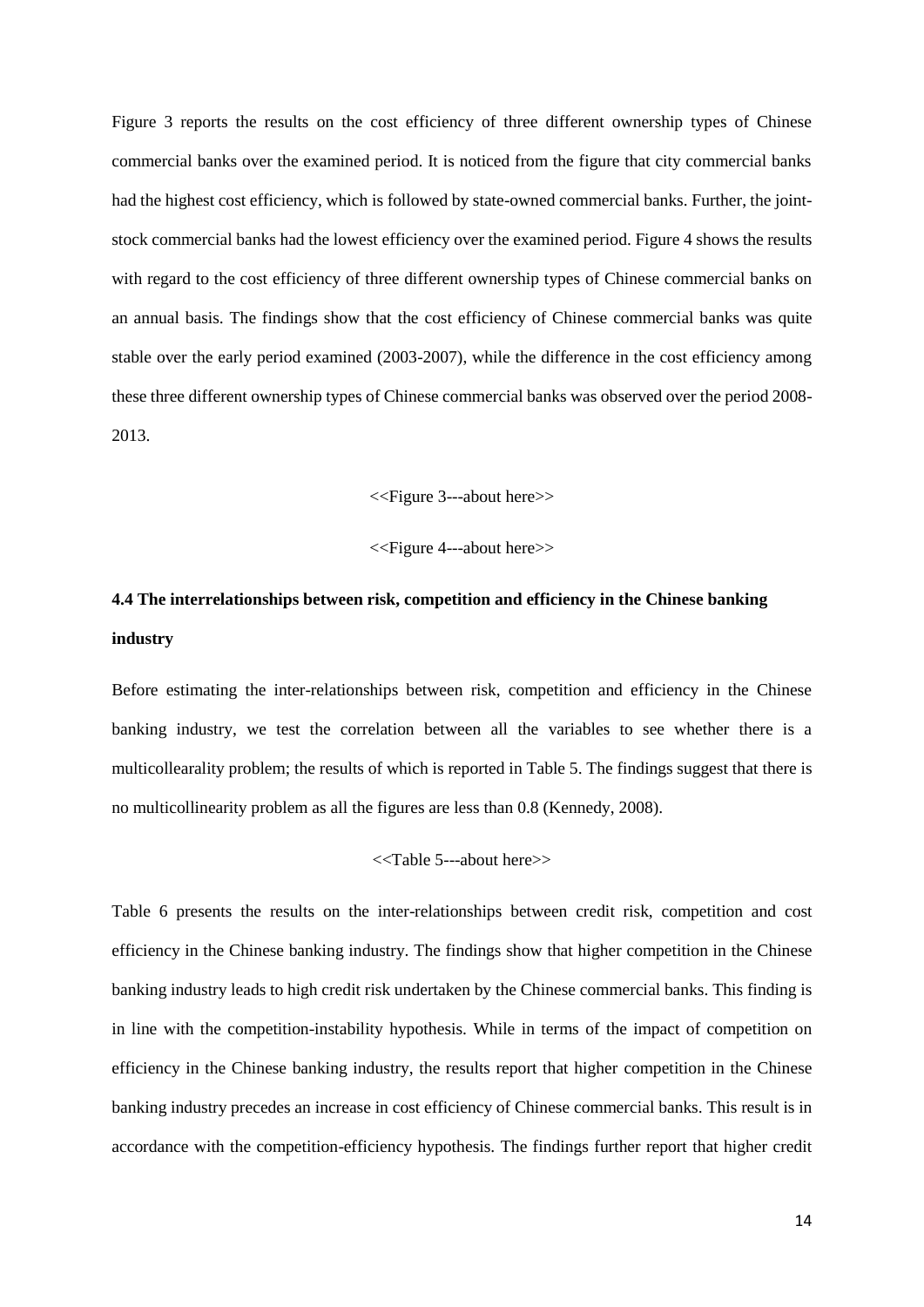risk undertaken by the Chinese commercial banks increases the competitive condition in the Chinese banking industry. This is in different contrast with the finding of Fernandez de Guevara and Maudos (2007). This result is attributed to the fact that higher credit risk undertaken by the Chinese commercial banks significantly increase the cost, while the resulted decrease in the price-cost margin leads to lower market power and higher competition. Regarding the interrelationships between cost efficiency and credit risk, the findings suggest that higher credit risk leads to lower cost efficiency. The results are in accordance with the bad luck hypothesis. The findings show that Chinese commercial banks with a higher level of cost efficiency have lower credit risk. This is in line with the bad management hypothesis and moral hazard hypothesis<sup>3</sup>.

#### <<Table 6---about here>>

#### **5. Conclusion**

 $\overline{a}$ 

This study significantly contributes to the existing empirical studies in the Chinese banking industry by investigating the inter-relationships between credit risk, cost efficiency and competition using data of three different ownership types of Chinese commercial banks (state-owned commercial banks, jointstock commercial banks and city commercial banks) over the period 2003-2013.

The findings suggest that higher level of competition leads to higher credit risk of Chinese commercial banks and a higher level of efficiency leads to lower credit risk. In addition, it is found that a higher level of efficiency results in a higher level of competition in the Chinese banking industry and higher levels of credit risk precede an increase in the level of competition. Finally, the results show that Chinese commercial banks with higher levels of credit risk have lower levels of cost efficiency and competitionefficiency hypothesis holds in the Chinese banking industry.

The results of the current paper provide a number of policy implications to Chinese banking regulatory authorities as follows: 1) Chinese commercial banks should further enhance the process of credit

<sup>&</sup>lt;sup>3</sup> The robustness of the results has been cross checked by using different competition, efficiency and credit risk indicators. To be more specific, the Hirfindahl-Hirschman index has been used as the alternative competition indicator, efficiency has been measured by the ratio of overhead to total assets, while the credit risk has been cross checked by using the ratio of loan loss provision to total loans. The results are quantitatively similar to the original estimation. The results are available upon request from the corresponding author.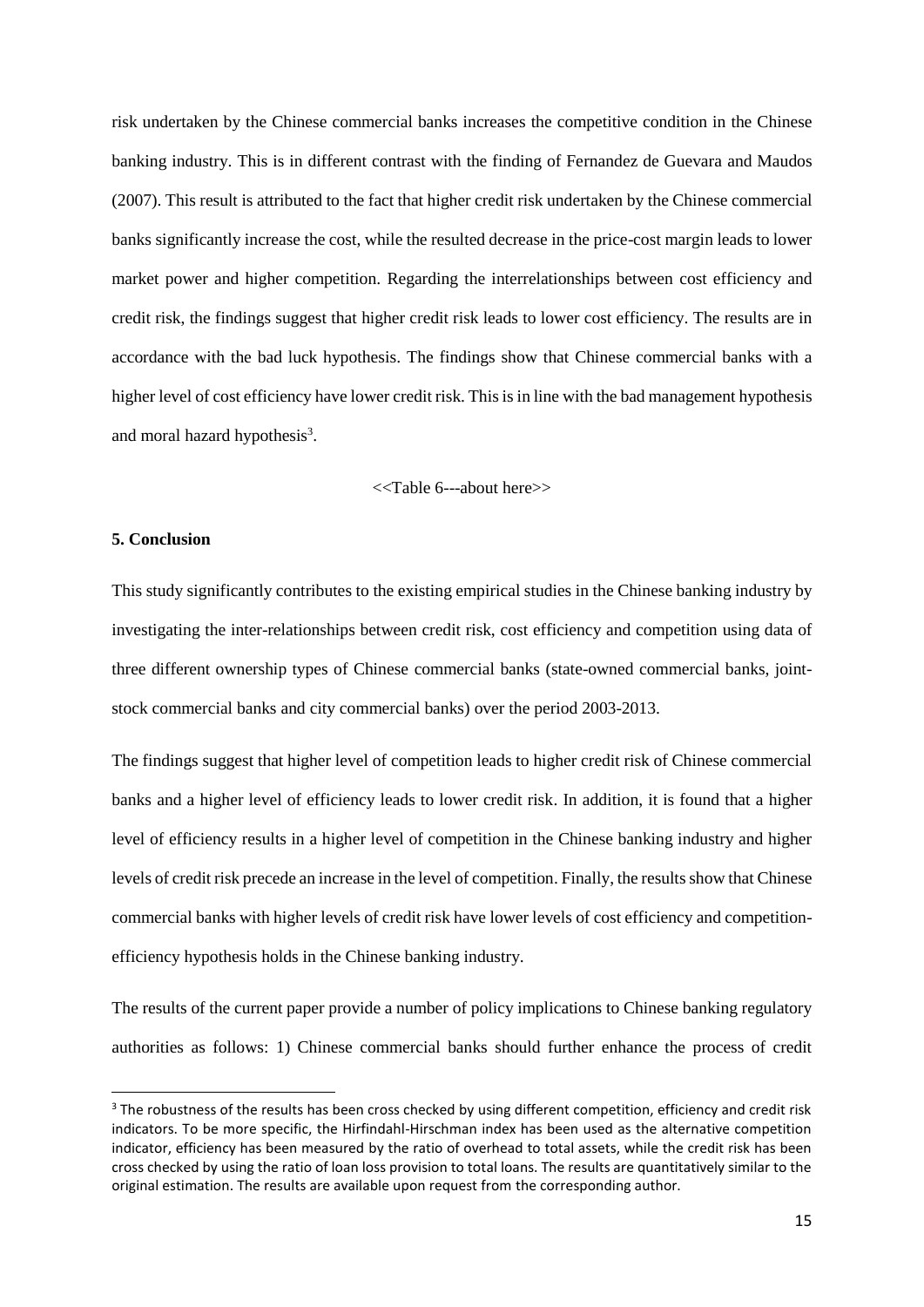checking, monitoring and management to reduce the volumes of non-performing loans; and 2) relevant policies to regulate the competitive conditions in the Chinese banking industry should be carefully considered to balance the increase in the level of credit risk and increase in the level of efficiency derived from a higher level of competition. Further research should examine the above hypotheses using recent methods and data from other Asian countries.

#### **References:**

Agoraki, M. K., Delis, M. D., and Pasiouras, F. (2011) Regulations, competition and bank risk-taking in transition countries, Journal of Financial Stability 7, 38-48.

Allen, F. and Gale, D. (2004) Competition and financial stability, Journal of Money, Credit and Banking 36, 433-480.

Al-Muharrami, S., Matthews, K., and Khabari, Y. (2006) Market structure and competitive conditions in the Arab GCC banking system, Journal of Banking and Finance 30, 3487-3501.

Anginer, D., Demirguc-Kunt, A., and Zhu, M. (2014) How does Bank competition affect systemic stability? Journal of Financial Intermediation 23, 1-26.

Beck, T., Jonghe, O., and Schepens, G. (2013) Bank competition and stability: cross-country heterogeneity, Journal of Financial Intermediation 22, 218-244.

Berger, A.N. and DeYoung, R. (1997) Problem loans and cost efficiency in commercial banking, Journal of Banking and Finance 21, 849-870.

Berger, A. N., Klapper, L. and Turk-Ariss, R. (2009) Bank competition and financial stability, Journal of Financial Services Research 35, 849-870.

Boot, A. and Schmeits, A. (2005), The Competitive Challenge in Banking, Working Paper Series, Amsterdam Center for Law and Economics.

Boyd, J. and DeNicolo, G. (2005) The theory of bank risk-talking revisited, Journal of Finance 60, 1329-1343.

Carbo, S., Humphrey, D., Maudos, J., and Molyneux, P. (2009). Cross country comparisons of competition and pricing power in European banking. Journal of International Money and Finance, 28, 115-134.

Chan, Y., Greenbaum, S., and Thakor, A. (1986) Information reusability, competition and bank asset quality, Journal of Banking and Finance 10, 255-276.

Charnes, A., Cooper, W.W., Lewin, A.Y. and Seiford, L.M. (1995) Data Envelopment Analysis: Theory methodology and applications, Kluwer, Boston.

Claessens, S. and Laeven, L. (2004) What Drives Bank Competition? Some International Evidence, Journal of Money, Credit and Banking 36, 563-584.

Cipollini, A. and Fiordelisi, F. (2012) Economic value, competition and financial distress in the European banking system, Journal of Banking and Finance 36, 3101-3109.

Demsetz, H. (1973) Industry, Structure, Market Rivalry, and Public Policy, Journal of Law and Economics 16, 1-9.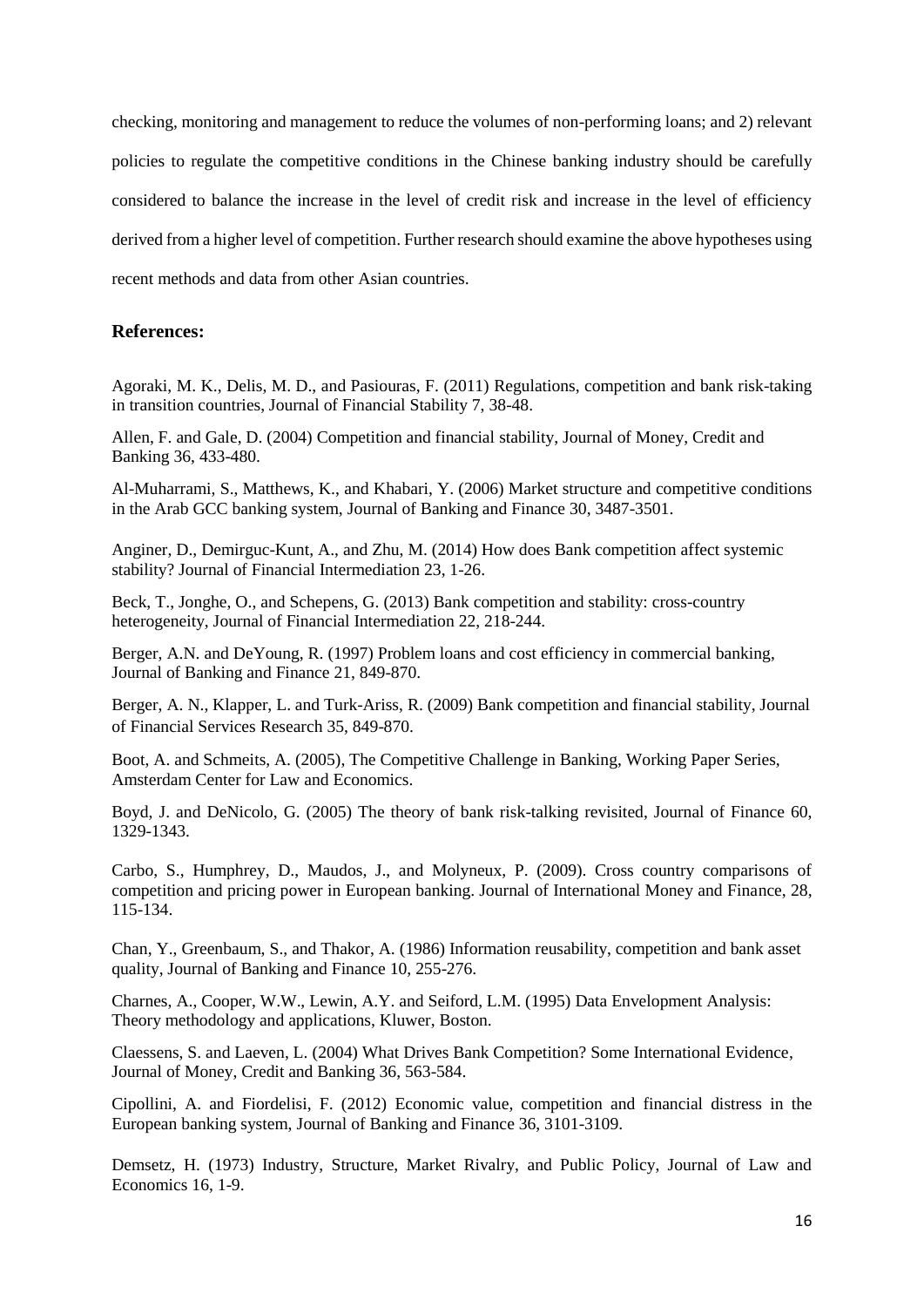Fernandez de Guevara, J., Maudos, J., and Perez, F. (2005) Market power in European Banking Sectors, Journal of Financial Services Research 27, 109-137.

Fernandez de Guevara, J. and Maudos, J. (2007) Explanatory factors of market power in banking: An application to the Spanish case, The Manchester School 75, 275-296.

Fiordelisi, F., Girardone, C. and Radic, C. (2011) Price competition, efficiency and riskiness in investment banking, Available at SSRN: [http://ssrn.com/abstract=1786753.](http://ssrn.com/abstract=1786753)

Fries, S. and Taci, A. (2005) Cost Efficiency of Banks in Transition: Evidence from 289 Banks in 15 Post Communist Countries, Journal of Banking and Finance 29, 55–81.

Fu, M. (2009). Competition in Chinese commercial banking. Banking and Finance Review, 1, 1, 1-16.

Fu, X., Lin, Y., and Molyneux, P. (2014) Bank competition and financial stability in Asia Pacific, Journal of Banking and Finance 38, 64-77.

Fungacova, Z., Solanko, L. and Weill, L. (2010) Market power in the Russian banking industry, International Economics 124,127-145.

Fungacova, Z., Solanko, L., and Weill, L. (2014) Does competition influence the bank lending channel in the Euro area? Journal of Banking and Finance 49, 356-366.

Garcia-Herrero, A., Gavila, S., and Santabarbara, D. (2009) What explains the low profitability of Chinese banks? Journal of Banking and Finance 33, 2080-2092.

Girardone, C., Molyneux, P., and Gardener, E. (2004) Analysing the determinants of bank efficiency: the case of Italian banks, Applied Economics 36, 215-227.

Hasan, I, and Marton, K. (2003) Development and efficiency of the banking sector in a transitional economy: Hungarian experience, Journal of Banking and Finance 27, 2249-2271.

Heritage Foundation, 2013. 2013 index of Economic Freedom.

Jeitschko, T.D. and Jeung, S.D. (2005) Incentives for risk-taking in banking- A unified approach, Journal of Banking and Finance 29, 759-777.

Jeon, B.N., Olivero, M.P., and Wu, J. (2011) Do foreign bank increase competition? Evidence from emerging Asian and Latin American banking markets, Journal of Banking and Finance 35, 856-875.

Kasman, A. and Carvallo, O. (2014) Financial stability, competition and efficiency in Latin America and Caribbean banking, Journal of Applied Economics 17, 301-324.

Kennedy, P. (2008) A guide to Econometrics, MA: Blackwell publishing.

Leuvensteijn, M.V., Bikker, J.C., Rixtel, A.A.R.J.M.V., and Sorensen, C.K. (2011) A new approach to measuring competition in the loan markets of the euro area, Applied Economics 43, 3155-3167.

Liang, Q., Xu, P., and Jiraporn, P. (2013) Board characteristics and Chinese bank performance, Journal of Banking and Finance 37, 2953-2968.

Liu, H., Molyneux, P., and Wilson, J.O.S. (2013) Competition and stability in European banking: a regional analysis, The Manchester School 81, 176-201.

Liu, H. and Wilson, J.O.S. (2013) Competition and risk in Japanese banking, European Journal of Finance 19, 1-18.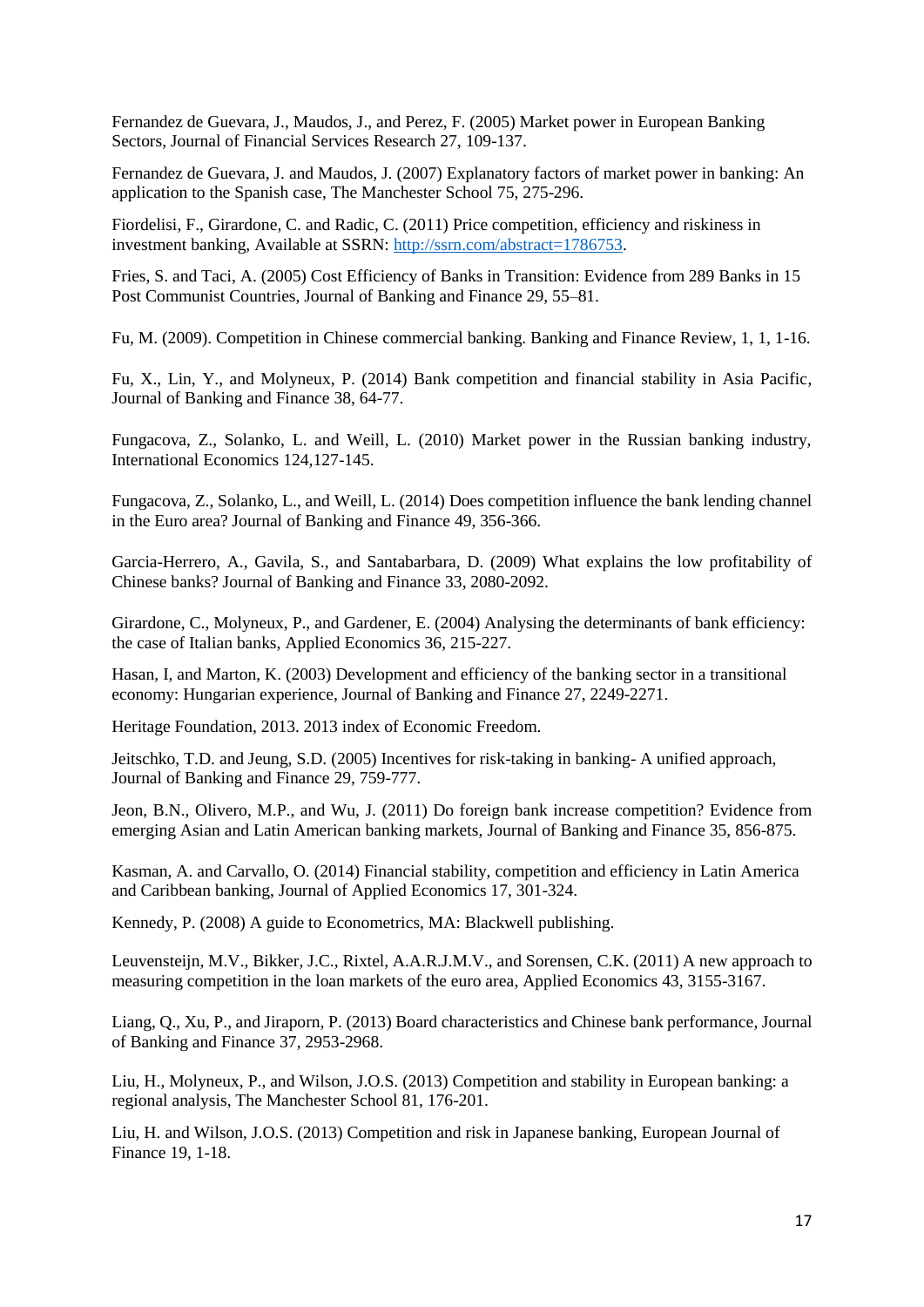Liu, H., Molyneux, P., and Nguyen, L.H. (2012) Competition and risk in South East Asian commercial banking, Applied Economics 44, 3627-3644.

Martinez-Miera, D. and Repullo, R. (2010) Does Competition Reduce the Risk of Bank Failure? Review of Financial Studies 23, 3638-3664.

Masood, O. and Sergi, B.S. (2011) China's banking system, market structure and competitive conditions, Frontier of Economics in China 6, 1, 22-35.

Matthews, K., Murinde, V., and Zhao, T. (2007). Competition conditions among the major British Banks. Journal of Banking and Finance, 31(7), 2025-2042.

Maudos, J. and Fernandez de Guevara, J. (2011). Bank size, market power and financial stability, in P. Molyneux (eds.), Bank performance, risk and firm financing, Palgrave Macmillan, Basingstoke, England, pp. 7-31.

Olivero, M. P., Li, Y., and Jeon, B.N. (2011) Competition in banking and the lending channel: Evidence from bank-level data in Asia and Latin America, Journal of Banking and Finance 35, 560-571.

Park, K.H. (2013) Testing for competition in the South Korean and Chinese Commercial Banking Markets, Asia-Pacific Journal of Financial Studies 42, 56-75.

Schaeck, K. and Cihak, M. (2014) Competition, efficiency and stability in Banking, Financial Management 43, 215-241.

Seiford, L.M. and Thrall, R.M. (1990) Recent development in DEA: The mathematical programming approach to frontier analysis, Journal of Econometrics 46, 7-38.

Smith, R. J. and Blundell, R. W. (1986). An exogeneity test for the simultaneous equation tobit model with an application to labour supply, Econometrica 54, 679-686.

Soedarmono, W., Machrouh, F., and Tarazi, A. (2013) Bank competition, crisis and risk taking: Evidence from emerging markets in Asia, Journal of International Financial Markets, Institutions and Money 23, 196-221.

Sun, J., Harimaya, K., and Yamori, N. (2013) Regional economic development, strategic investors and efficiency of Chinese city commercial banks, Journal of Banking and Finance 37, 1602-1611.

Sun, L. and Chang, T. (2011) A comprehensive analysis of the effects of risk measures on bank efficiency: Evidence from Emerging Asian countries, Journal of Banking and Finance 35, 1727-1735.

Tabak, B.M., Fazio, D.M., and Cajueiro, D.O. (2012) The relationship between banking market competition and risk-taking: Do size and capitalization matter? Journal of Banking and Finance 36, 3366-3381.

Tan, Y. and Floros, C. (2012) Bank profitability and inflation: the case of China, Journal of Economic Studies 39, 675-696.

Tan, Y. and Floros, C. (2013a) Market power, stability and performance in the Chinese banking industry, Economic Issues 18, 65-89.

Tan, Y. and Floros, C. (2013b) Risk, capital and efficiency in Chinese banking, Journal of International Financial Markets, Institutions and Money 26, 378-393.

Tan, Y. and Floros, C. (2014) Risk, profitability and competition: evidence from the Chinese banking, Journal of Developing Areas 48, 303-319.

Tan, Y. (2014) Performance, Risk and Competition in the Chinese Banking Industry, Chandos Publishing, Oxford.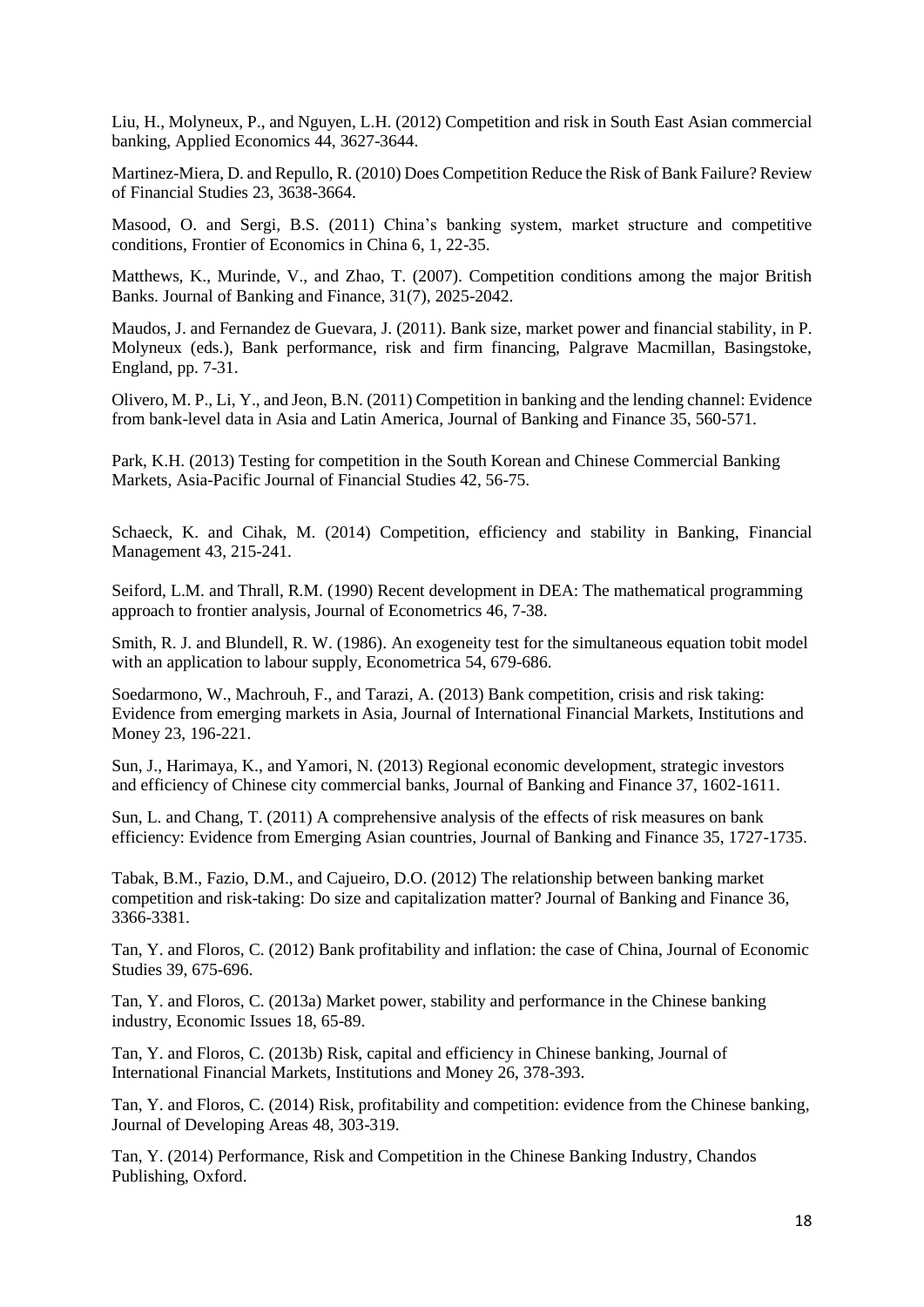Tan, Y. (2016) The impacts of risk and competition on bank profitability in China, Journal of International Financial Markets, Institutions and Money 40, 85-110.

Yuan, Y. (2006) The state of competition of the Chinese banking industry, Journal of Asia Economics 17, 519-534.

Zarutskie, R. (2013) Competition, financial innovation and commercial bank loan portfolios, Journal of Financial Intermediation 22, 373-396.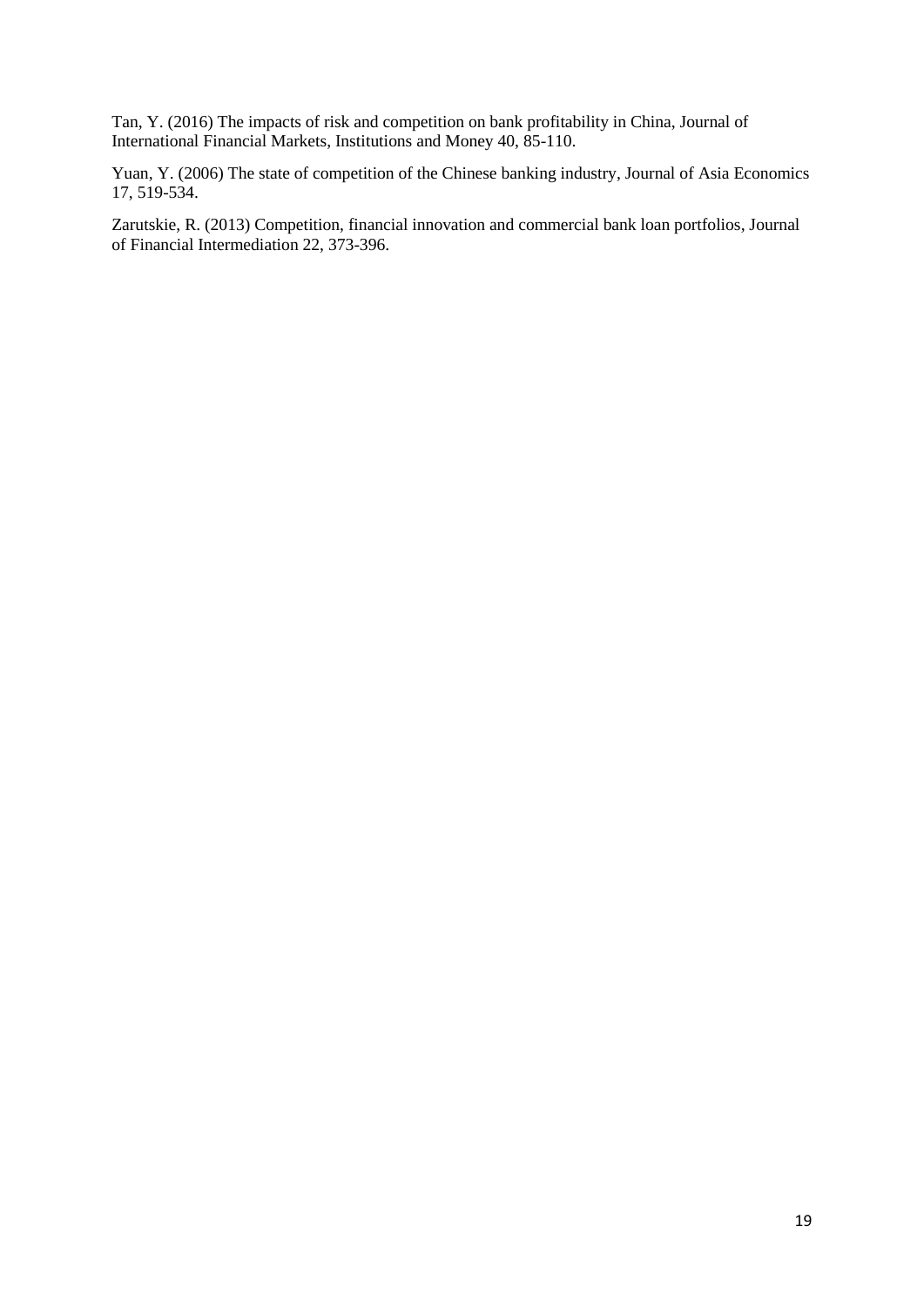**Figure 1 Credit risk in the Chinese banking industry**



Notes: the horizontal axis represents different years, while the vertical axis represents the percentage of non-performing loans.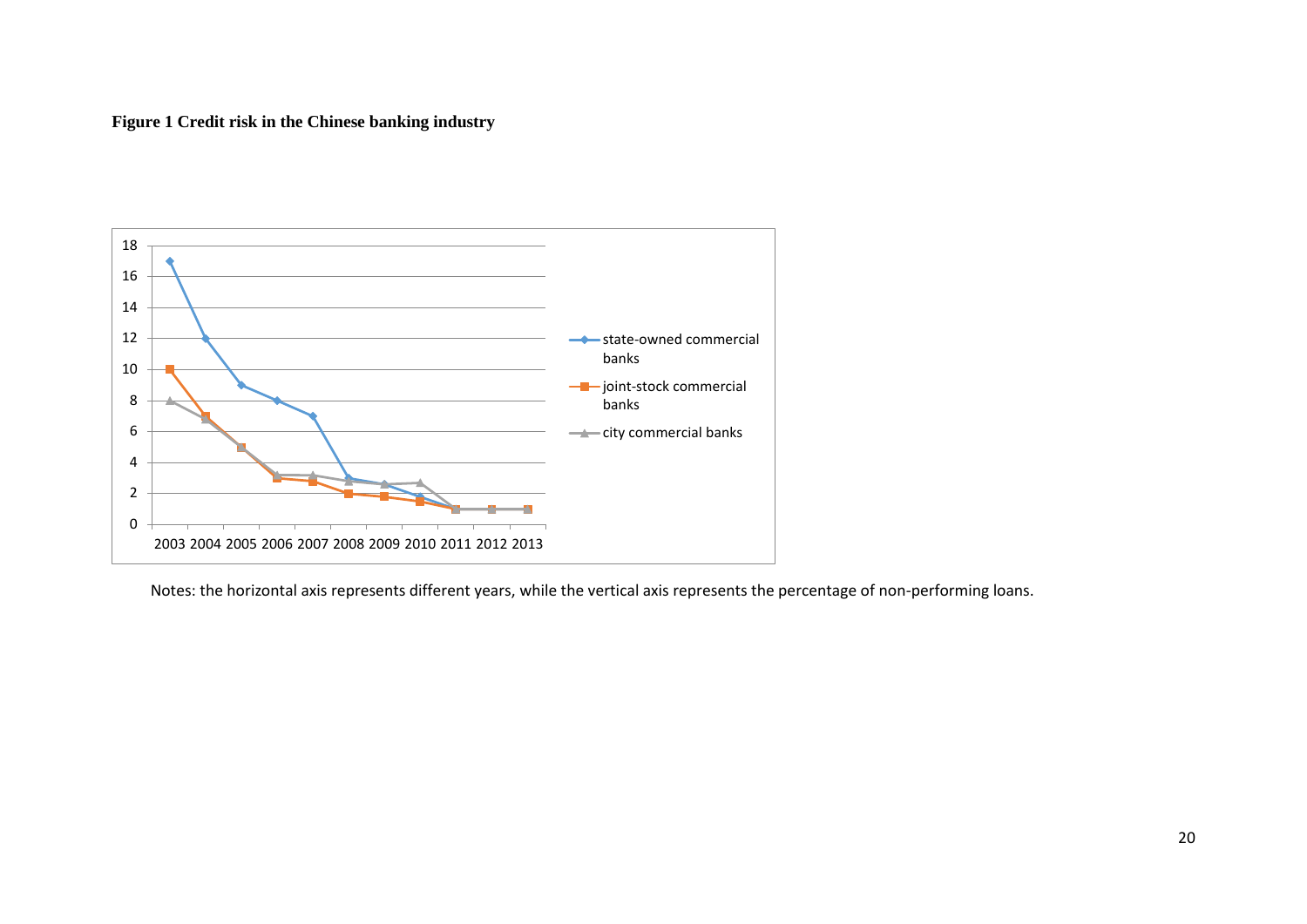

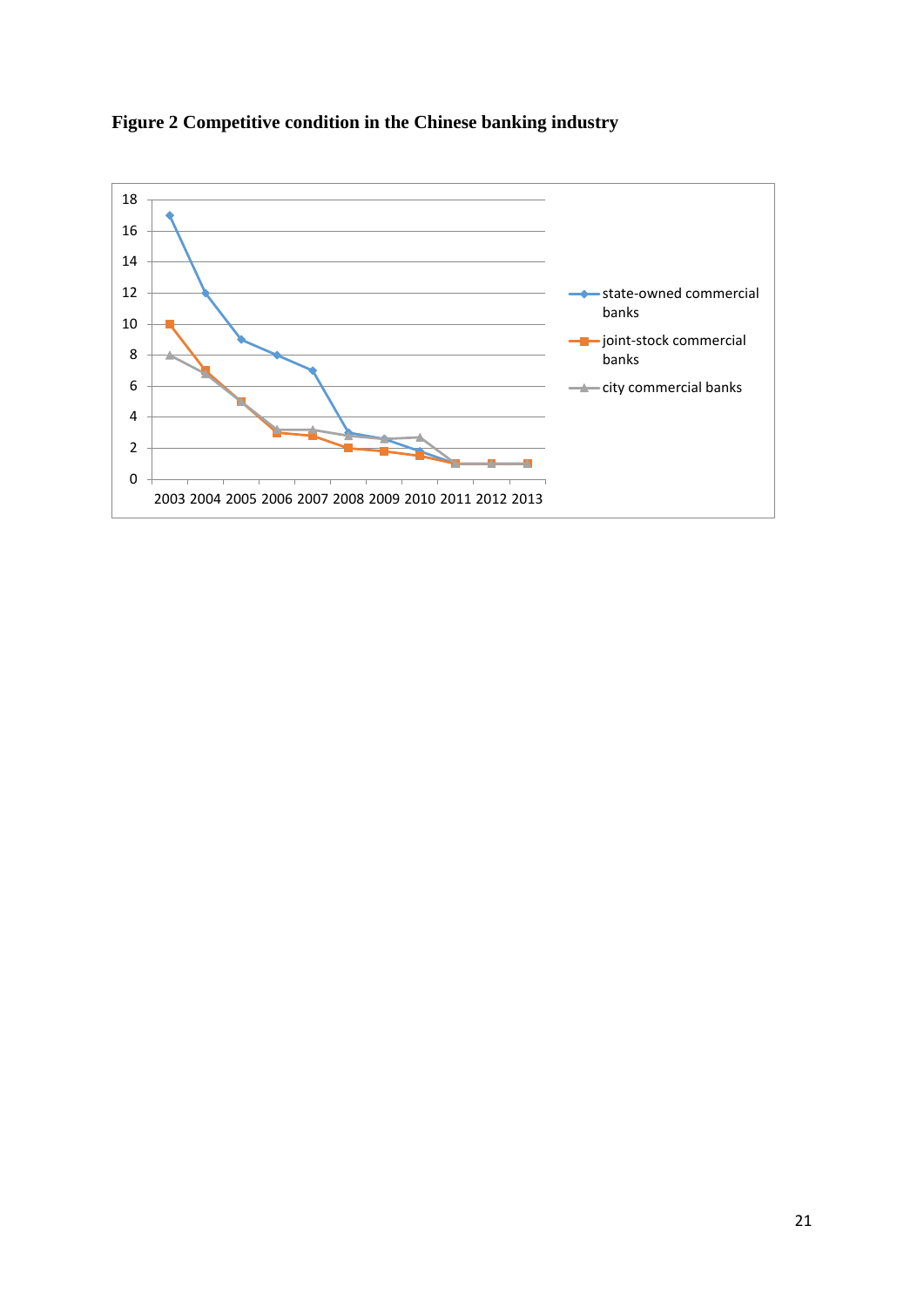### **Table 1 Definition of the variables used to estimate the Lerner index**

| Variable      | Notation    | Measurement                                                                                 |
|---------------|-------------|---------------------------------------------------------------------------------------------|
| Total cost    | <b>COST</b> | Interest expenses plus non-                                                                 |
|               |             | interest expenses                                                                           |
| outputs       | Y           | Total loans                                                                                 |
|               |             | Securities                                                                                  |
|               |             | Non-interest income                                                                         |
| Input prices  | W           | Input price 1: price of fund-                                                               |
|               |             | ratio of interest expenses to                                                               |
|               |             | total deposits                                                                              |
|               |             | Input price 2: price of capital-<br>ratio of other non-interest<br>expenses to fixed assets |
| Marginal cost | <b>MC</b>   | Estimated using equation 1 and<br>equation 2                                                |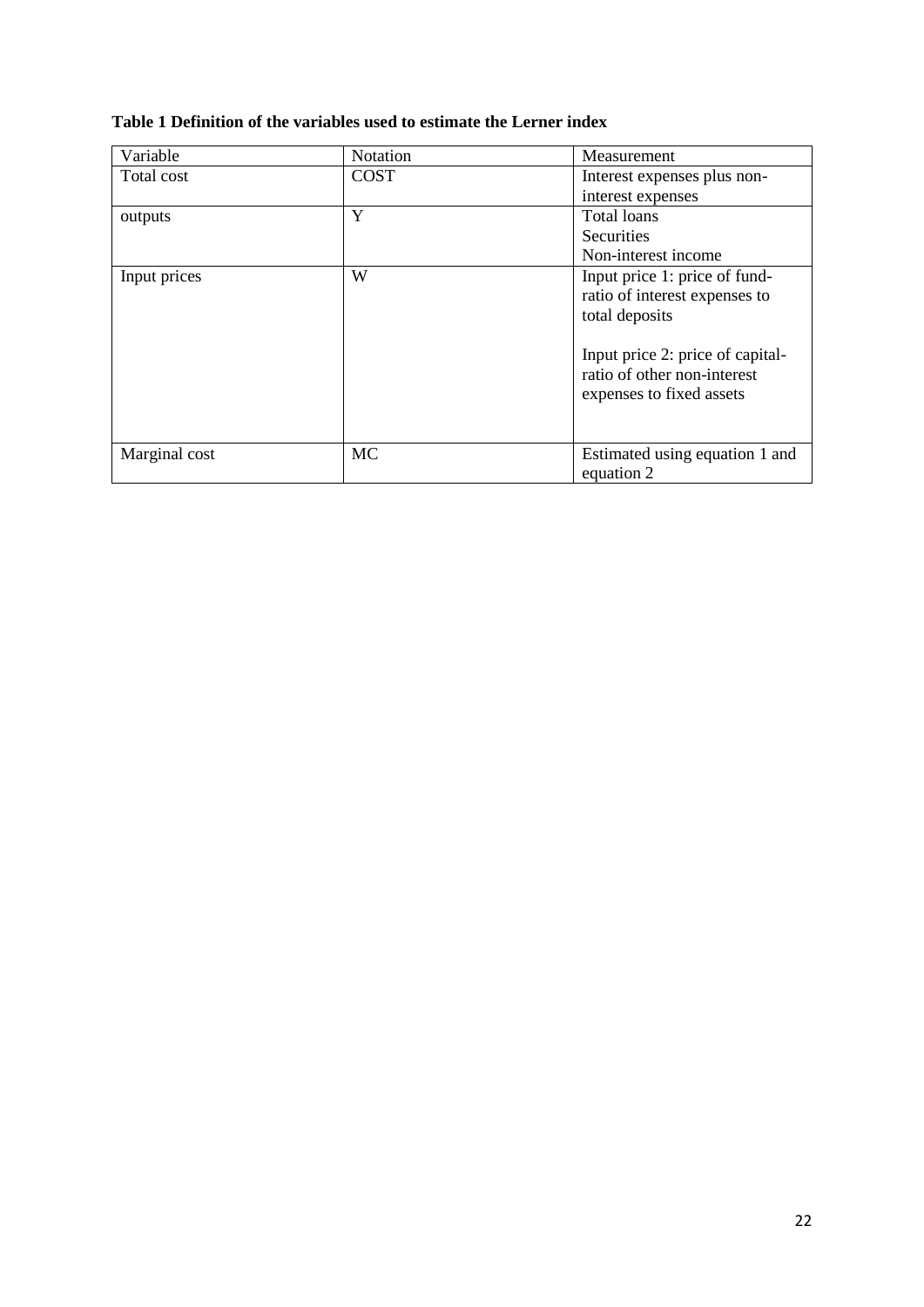|  | Table 2 Summary statistics of inputs and outputs used to estimate the efficiency scores |  |
|--|-----------------------------------------------------------------------------------------|--|
|  |                                                                                         |  |

| <b>Variables</b>                                                                    | observations | <b>Mean</b> | S.D  | Min      | <b>Max</b> |
|-------------------------------------------------------------------------------------|--------------|-------------|------|----------|------------|
| <b>Inputs</b>                                                                       |              |             |      |          |            |
| Total<br>cost<br><i>(interest)</i><br>and<br>expenses<br>non-interest<br>expenses)  | 1100         | 3.35        | 0.97 | $-0.79$  | 6.86       |
| Price of funds<br>(the ratio of<br>interest<br>expenses over<br>total deposits)     | 1100         | 1.27        | 0.18 | 0.74     | 1.96       |
| Price of capital<br>(the ratio of<br>non-interest<br>expenses over<br>fixed assets) | 1100         | 1.92        | 0.26 | 0.68     | 2.83       |
| <b>Outputs</b>                                                                      |              |             |      |          |            |
| <b>Total loans</b>                                                                  | 1100         | 4.59        | 0.99 | 0.34     | 7.95       |
| Securities                                                                          | 1100         | 4.21        | 1.04 | $-0.405$ | 7.87       |
| Non-interest<br>income                                                              | 1100         | 2.34        | 1.1  | $-2.4$   | 5.81       |

Notes: all the variables in this table are in natural logarithm and the unit of all the variables is million RMB, the price of funds and price of capital are in the format of percentage, while the variables involved in the calculation are measured by million RMB.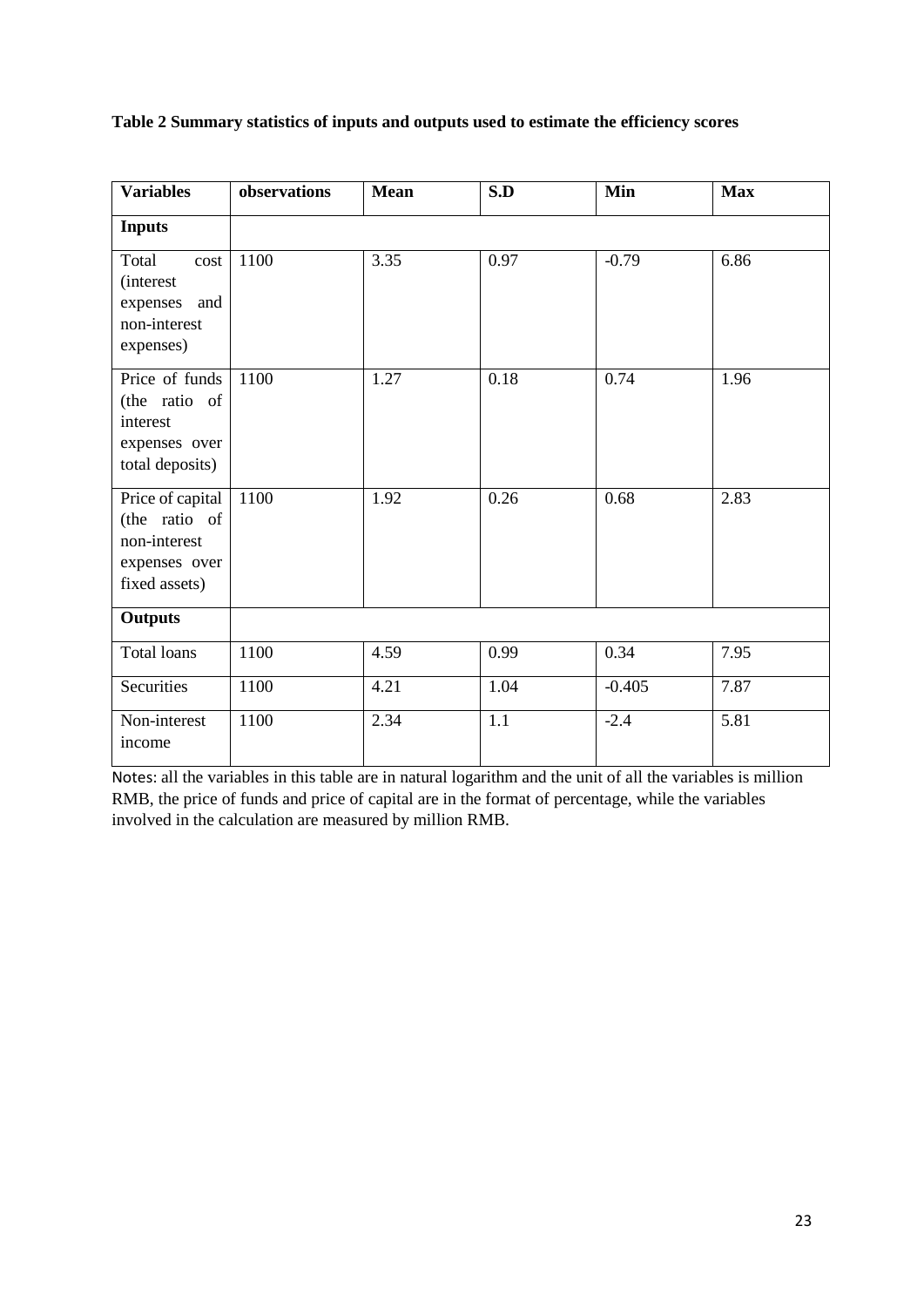# **Table 3 Description of the variables used in the study**

| Variables                   | Indicator       | Definition                    |
|-----------------------------|-----------------|-------------------------------|
| <b>Risk</b>                 | Credit risk     | Ratio of non-performing loans |
|                             |                 | to total loans                |
| Competition                 | Lerner index    |                               |
| Efficiency                  | cost efficiency | <b>SFA</b>                    |
| Bank-specific variables     |                 |                               |
| Bank size                   | <b>Size</b>     | Natural logarithm of total    |
|                             |                 | assets                        |
| Bank profitability          | <b>ROA</b>      | <b>Return on Assets</b>       |
| Industry-specific variables |                 |                               |
| Stock market development    | <b>SMD</b>      | the ratio of market           |
|                             |                 | capitalization of listed      |
|                             |                 | companies to GDP              |
| Macroeconomic variables     |                 |                               |
| GDP growth                  | <b>GDPG</b>     | Annual GDP growth rate        |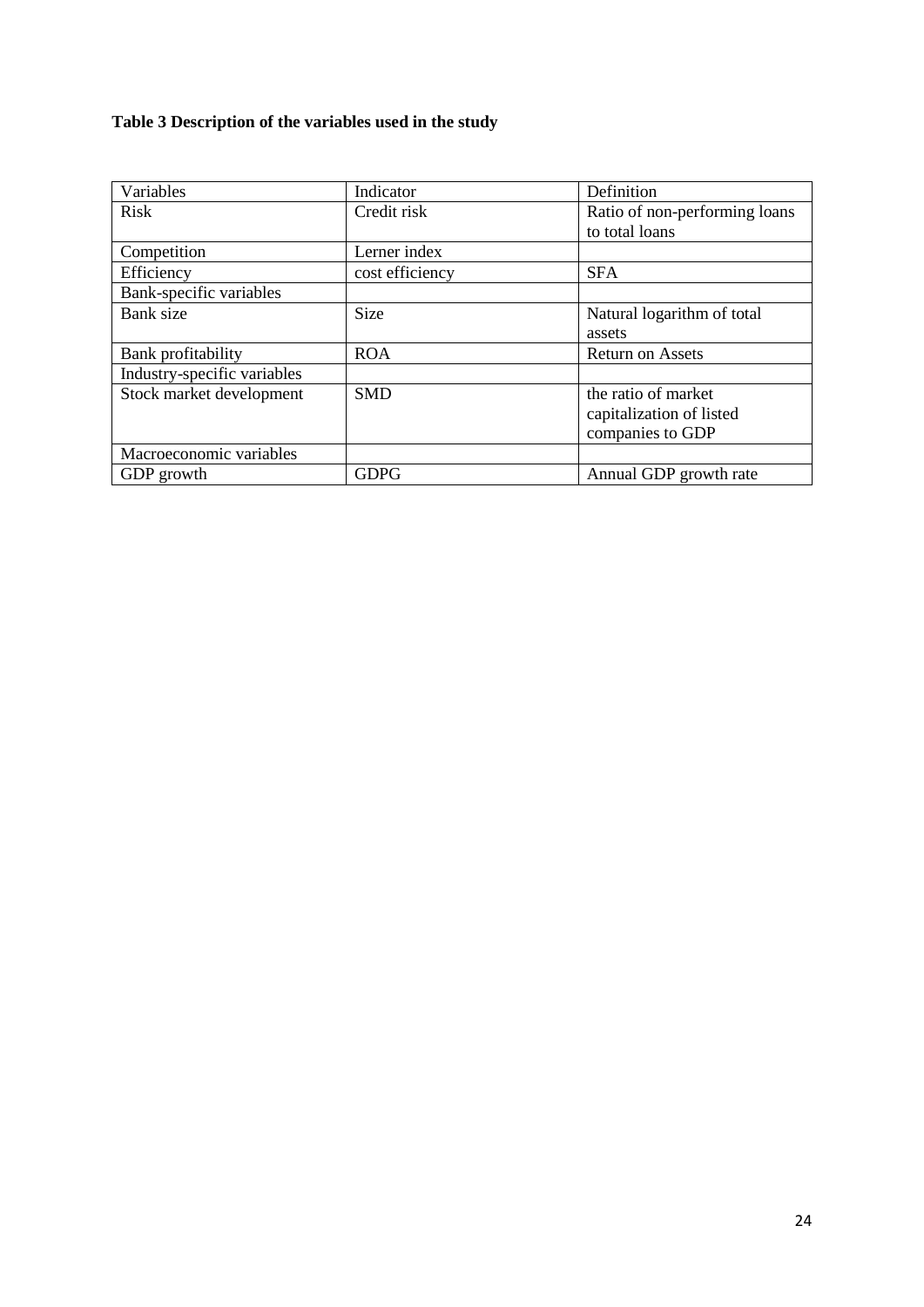| Variables                             | <b>Observations</b> | Mean  | S.D   | Min      | Max   |
|---------------------------------------|---------------------|-------|-------|----------|-------|
| Credit risk                           | 1100                | 2.78  | 4.48  | $\theta$ | 41.86 |
| Bank<br>profitability                 | 1100                | 0.009 | 0.007 | $-0.04$  | 0.106 |
| Bank size                             | 1100                | 4.9   | 0.992 | 0.71     | 8.51  |
| <b>Stock</b><br>market<br>development | 1100                | 71.2  | 43.49 | 31.9     | 184.1 |
| <b>GDP</b><br>growth<br>rates         | 1100                | 10.19 | 1.87  | 7.7      | 14.2  |

### **Table 4 Descriptive statistics of the variables used in the current study**

Notes: all the variables in the above table are in the format of percentage, while in order to calculate the percentage, all the variables involved in the calculation are measured by million RMB, GDP growth rates are the statistics directly from World Bank.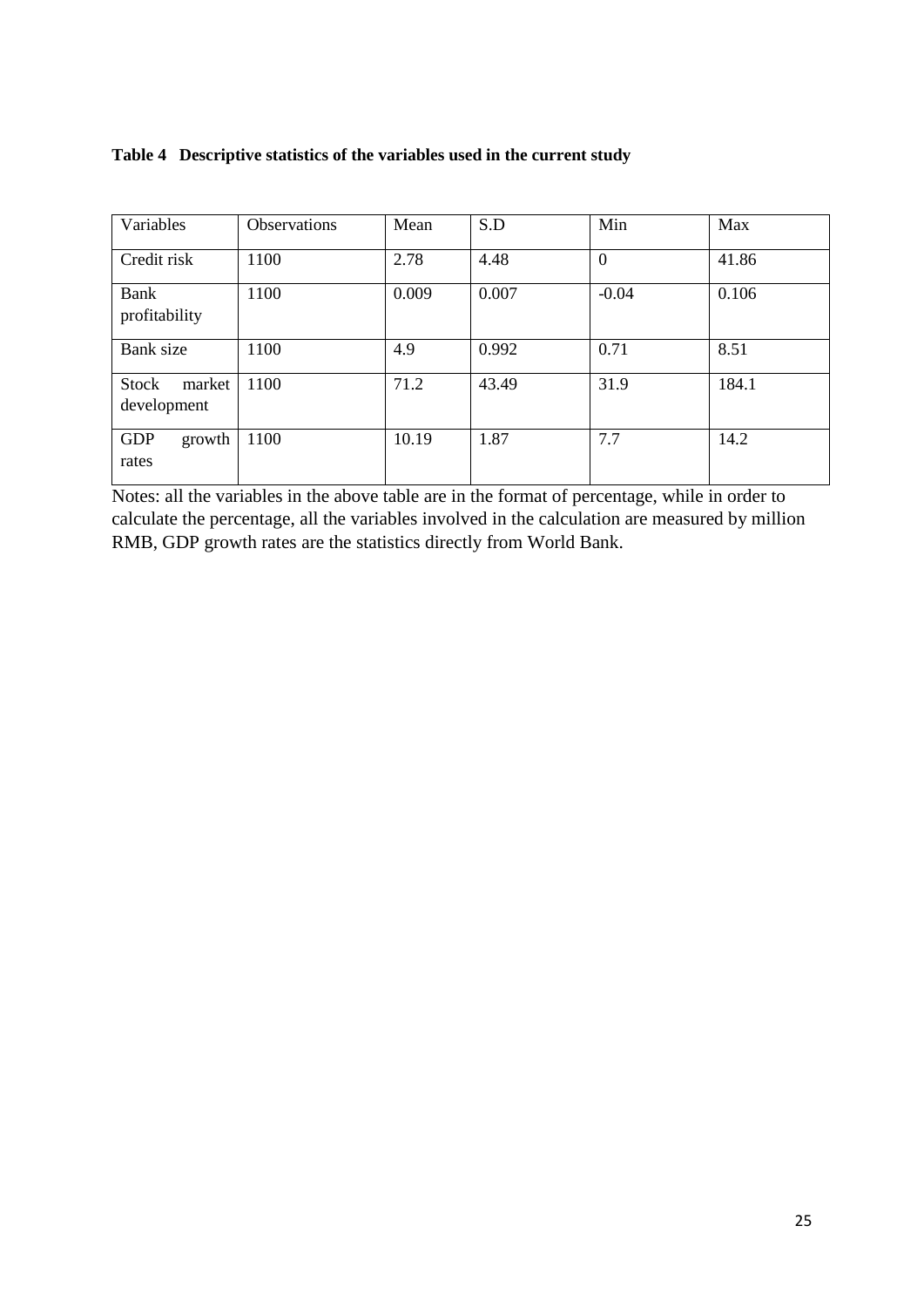

**Figure 3 Cost efficiency of Chinese commercial banks by ownership types**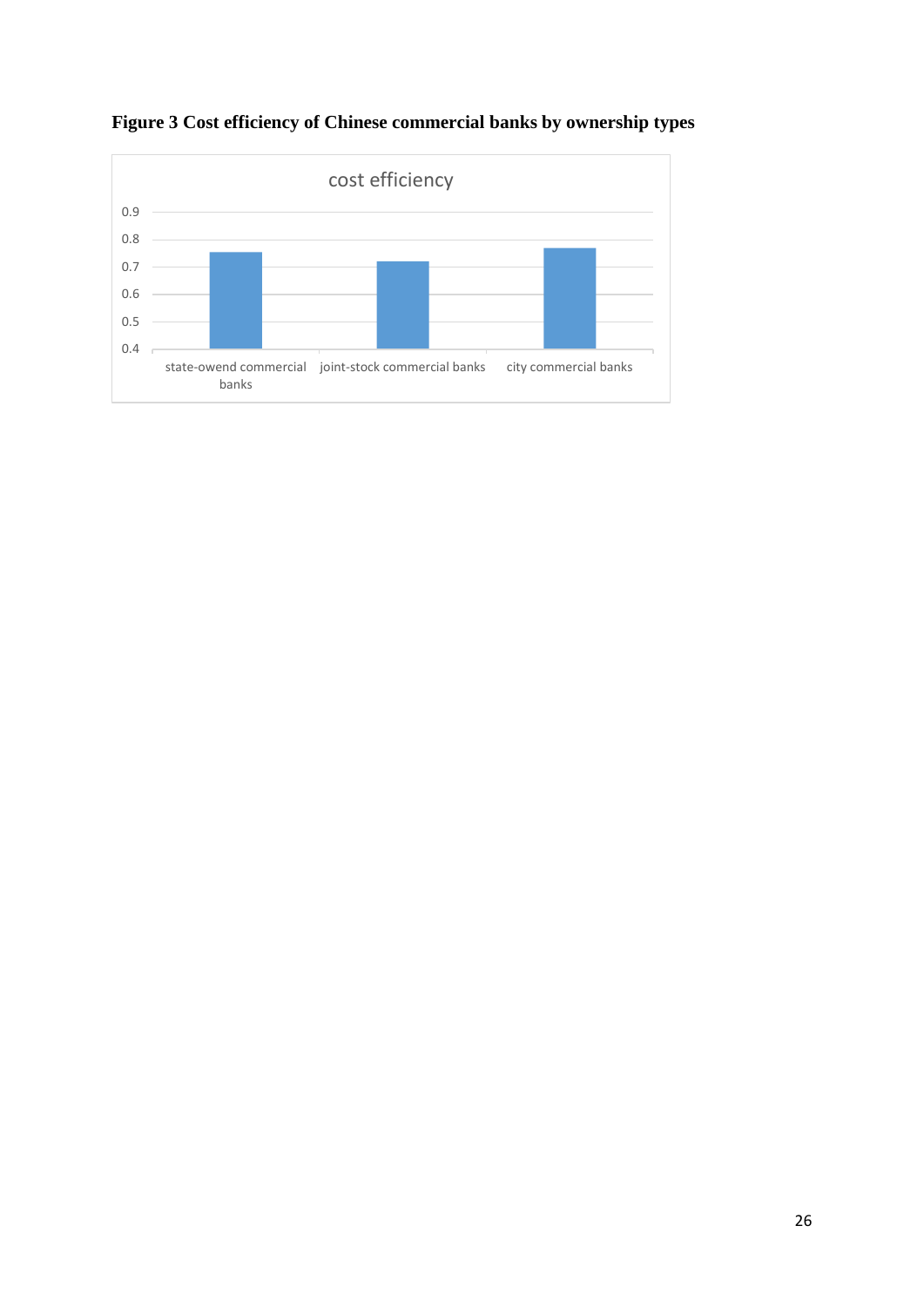### **Figure 4 Cost, revenue and profit efficiencies of Chinese commercial banks on annual basis**

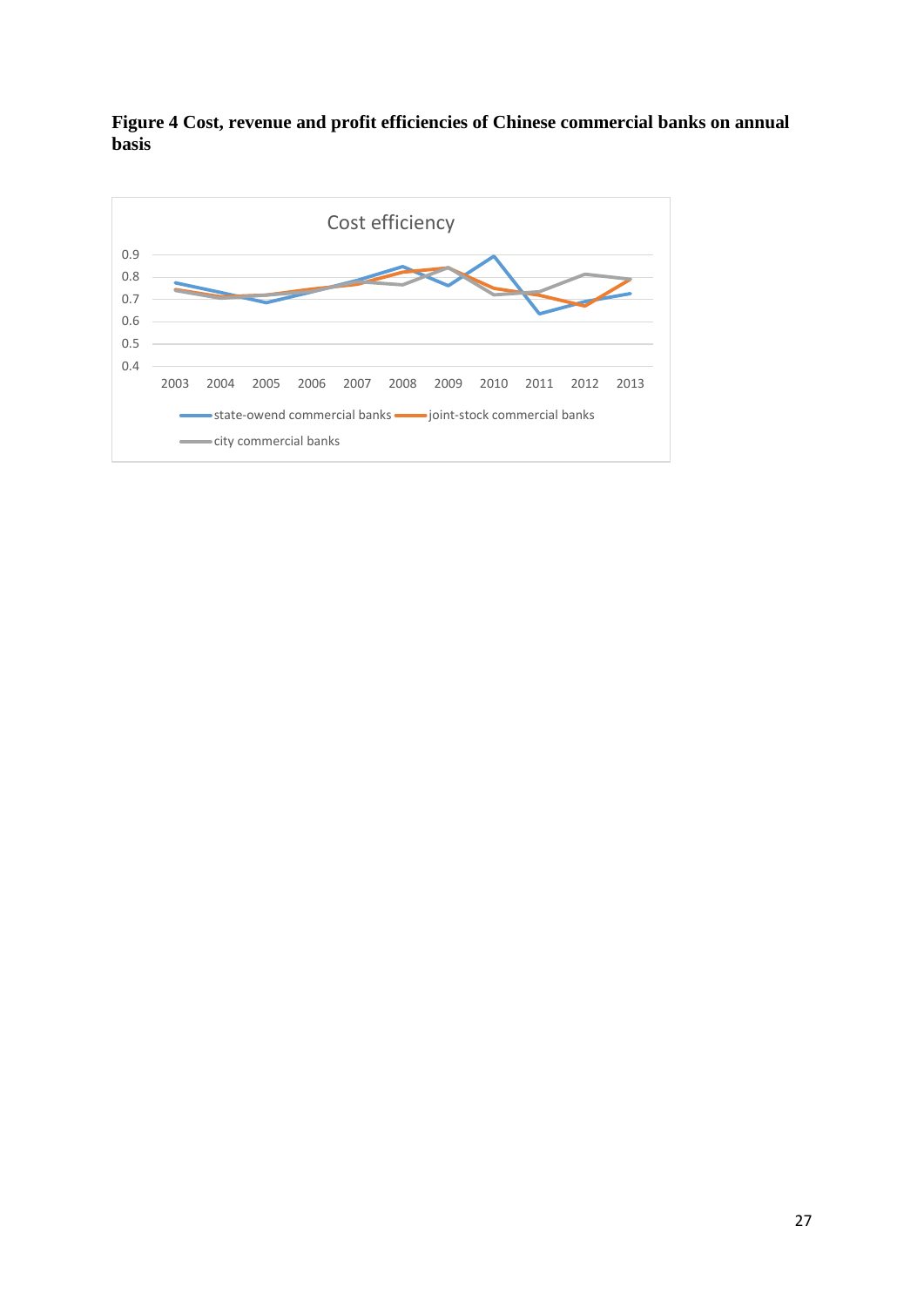| Table 5                | CR      | CE      | $\mathbf{L}\mathbf{I}$ | <b>SIZE</b> | <b>NTA</b> | <b>ROA</b> | <b>BSD</b> | <b>SMD</b> | <b>INF</b> | <b>GDPG</b> |
|------------------------|---------|---------|------------------------|-------------|------------|------------|------------|------------|------------|-------------|
| <b>Correlation</b>     |         |         |                        |             |            |            |            |            |            |             |
| matrix                 |         |         |                        |             |            |            |            |            |            |             |
| CR                     |         |         |                        |             |            |            |            |            |            |             |
| CE                     | $-0.05$ |         |                        |             |            |            |            |            |            |             |
| $\mathbf{L}\mathbf{I}$ | $-0.19$ | 0.08    |                        |             |            |            |            |            |            |             |
| <b>SIZE</b>            | $-0.09$ | $-0.06$ | 0.15                   |             |            |            |            |            |            |             |
| <b>ROA</b>             | $-0.24$ | 0.02    | 0.22                   | 0.04        | 0.04       |            |            |            |            |             |
| <b>SMD</b>             | $-0.01$ | 0.45    | $-0.01$                | $-0.22$     | $-0.02$    | $-0.04$    | $-0.39$    | 1          |            |             |
| <b>GDPG</b>            | 0.18    | $-0.09$ | $-0.11$                | $-0.29$     | 0.008      | $-0.18$    | $-0.71$    | 0.71       | 0.11       |             |

Notes: CR represents credit risk, CE stands for cost efficiency, LI is Lerner index, SIZE represents bank size, ROA stands for Return on Assets, SMD represents stock market development, GDPG is annual GDP growth rate.